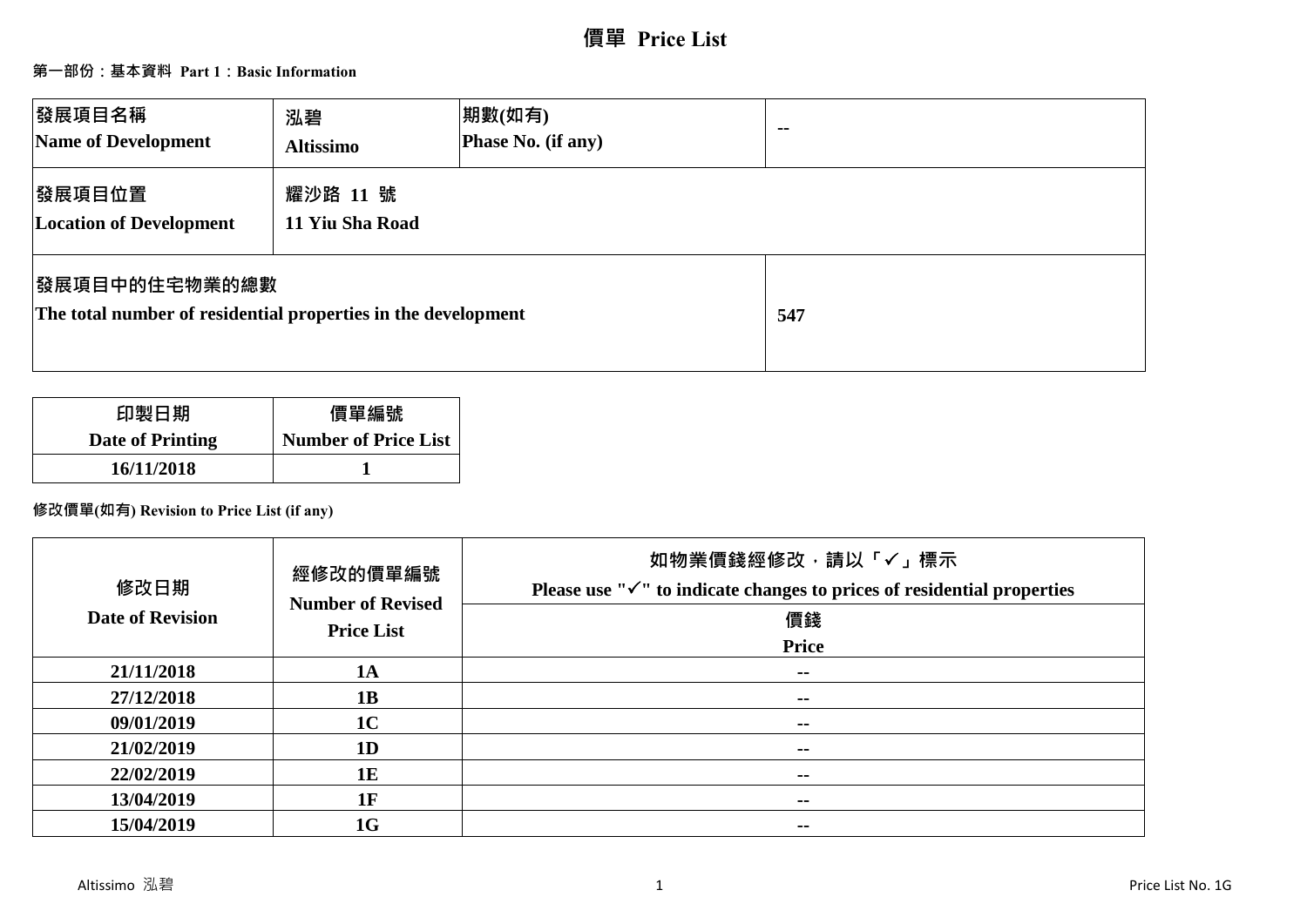## 第二部份:面積及售價資料 Part 2: Information on Area and Price

|                           | 物業的描述<br>Description of<br><b>Residential Property</b> |              | 實用面積<br>(包括露台,工作平台及陽台 如有)<br>平方米(平方呎)                                                                 | 售價(元)        | 實用面積<br>每平方米/呎售價<br>元·每平方米                                                     |                                            |                     |    | 其他指明項目的面積(不計算入實用面積)<br>Area of other specified items (Not included in the Saleable Area) | 平方米(平方呎)<br>sq. metre (sq. ft.) |                         |            |                 |               |            |
|---------------------------|--------------------------------------------------------|--------------|-------------------------------------------------------------------------------------------------------|--------------|--------------------------------------------------------------------------------|--------------------------------------------|---------------------|----|------------------------------------------------------------------------------------------|---------------------------------|-------------------------|------------|-----------------|---------------|------------|
| 大廈<br>名稱<br>Block<br>Name | 樓層<br>Floor                                            | 單位<br>Unit   | Saleable Area<br>(including balcony, utility platform and<br>verandah, if any)<br>sq. metre (sq. ft.) | Price $(\$)$ | (元·每平方呎)<br>Unit Rate of Saleable Area<br>\$ per sq. metre<br>$$$ per sq. ft.) | 空調機房<br>Air-<br>Conditioning<br>plant room | 窗台<br>Bay<br>window | 閣樓 | 平台<br>Cockloft Flat roof                                                                 | 花園<br>Garden                    | 停車位<br>Parking<br>space | 天台<br>Roof | 梯屋<br>Stairhood | 前庭<br>Terrace | 庭院<br>Yard |
| T <sub>2</sub>            |                                                        | A            | 81.620 (879)<br>露台 Balcony: 2.931 (32);<br>工作平台 Utility Platform: 1.500 (16)                          | 15,224,000   | 186,523 (17,320)                                                               |                                            |                     |    |                                                                                          |                                 |                         |            |                 |               |            |
| T <sub>2</sub>            |                                                        | B            | 44.638 (480)<br>露台 Balcony: 2.000 (22);<br>工作平台 Utility Platform: 1.500 (16)                          | 8,534,000    | 191,182 (17,779)                                                               |                                            |                     |    |                                                                                          |                                 |                         |            |                 |               |            |
| T <sub>2</sub>            |                                                        | $\mathsf{C}$ | 43.631(470)<br>露台 Balcony: 2.000 (22);<br>工作平台 Utility Platform: 1.500 (16)                           | 7,776,000    | 178,222 (16,545)                                                               |                                            |                     |    |                                                                                          |                                 |                         |            |                 |               |            |
| T <sub>2</sub>            |                                                        | D            | 81.399 (876)<br>露台 Balcony: 2.954 (32);<br>工作平台 Utility Platform: 1.500 (16)                          | 14,146,000   | 173,786 (16,148)                                                               |                                            |                     |    |                                                                                          |                                 |                         |            |                 |               |            |
| T2                        |                                                        | E            | 49.000 (527)<br>露台 Balcony: 2.000 (22);<br>工作平台 Utility Platform: 0.000 (0)                           | 9,248,000    | 188,735 (17,548)                                                               |                                            |                     |    |                                                                                          |                                 |                         |            |                 |               |            |
| T <sub>2</sub>            | -1                                                     | H            | 29.346 (316)<br>露台 Balcony: 2.000 (22);<br>工作平台 Utility Platform: 0.000 (0)                           | 6,183,000    | 210,693 (19,566)                                                               |                                            |                     |    |                                                                                          |                                 |                         |            |                 |               |            |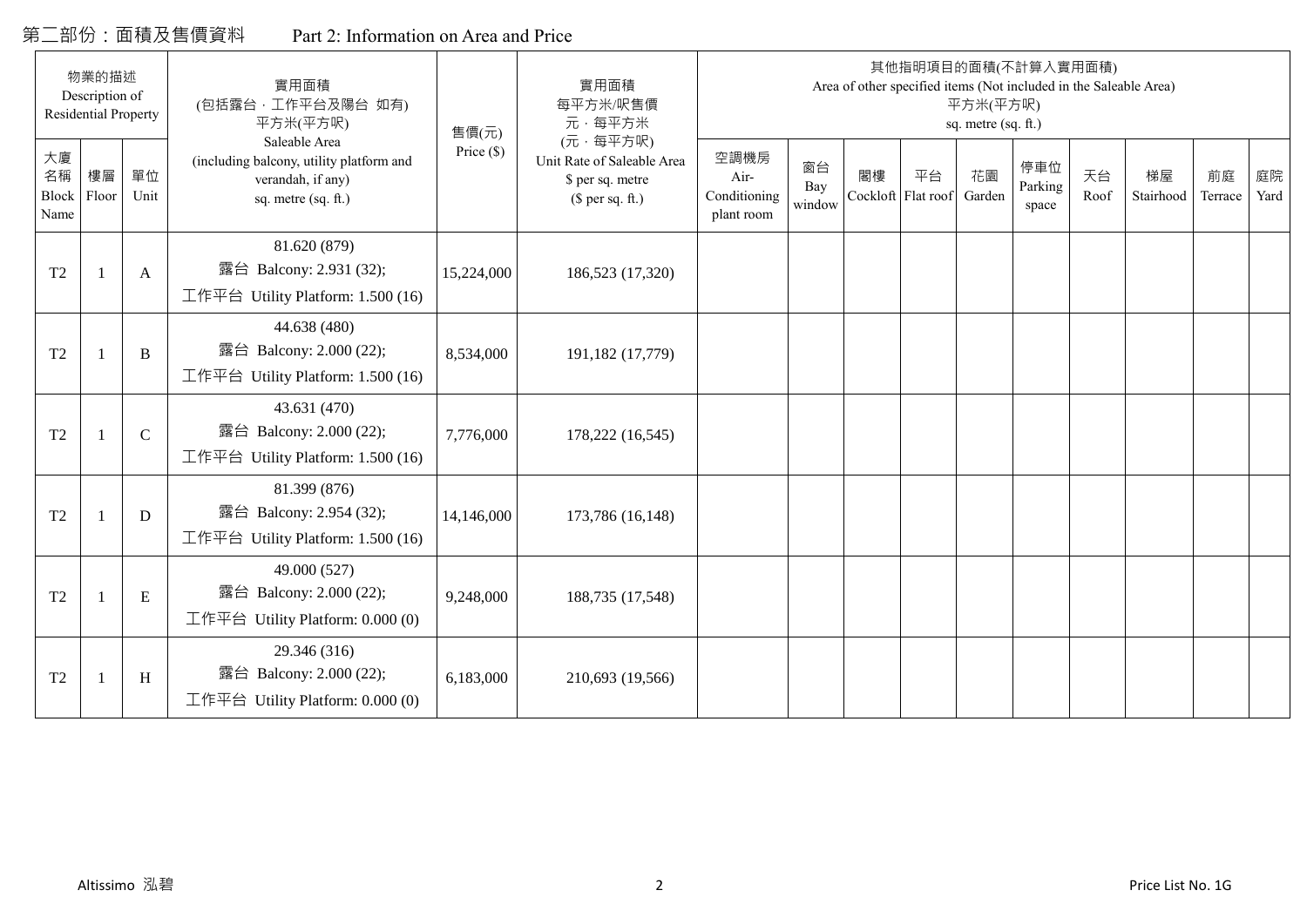|                           | 物業的描述<br>Description of<br><b>Residential Property</b> |               | 實用面積<br>(包括露台,工作平台及陽台 如有)<br>平方米(平方呎)                                                                 | 售價(元)        | 實用面積<br>每平方米/呎售價<br>元·每平方米                                                     |                                            |                     |    |                          | 平方米(平方呎)<br>sq. metre (sq. ft.) | 其他指明項目的面積(不計算入實用面積)<br>Area of other specified items (Not included in the Saleable Area) |            |                 |               |            |
|---------------------------|--------------------------------------------------------|---------------|-------------------------------------------------------------------------------------------------------|--------------|--------------------------------------------------------------------------------|--------------------------------------------|---------------------|----|--------------------------|---------------------------------|------------------------------------------------------------------------------------------|------------|-----------------|---------------|------------|
| 大廈<br>名稱<br>Block<br>Name | 樓層<br>Floor                                            | 單位<br>Unit    | Saleable Area<br>(including balcony, utility platform and<br>verandah, if any)<br>sq. metre (sq. ft.) | Price $(\$)$ | (元·每平方呎)<br>Unit Rate of Saleable Area<br>\$ per sq. metre<br>(\$ per sq. ft.) | 空調機房<br>Air-<br>Conditioning<br>plant room | 窗台<br>Bay<br>window | 閣樓 | 平台<br>Cockloft Flat roof | 花園<br>Garden                    | 停車位<br>Parking<br>space                                                                  | 天台<br>Roof | 梯屋<br>Stairhood | 前庭<br>Terrace | 庭院<br>Yard |
| T <sub>2</sub>            | $\overline{2}$                                         | A             | 81.620 (879)<br>露台 Balcony: 2.931 (32);<br>工作平台 Utility Platform: 1.500 (16)                          | 15,254,000   | 186,890 (17,354)                                                               |                                            |                     |    |                          |                                 |                                                                                          |            |                 |               |            |
| T <sub>2</sub>            | $\overline{2}$                                         | B             | 44.638 (480)<br>露台 Balcony: 2.000 (22);<br>工作平台 Utility Platform: 1.500 (16)                          | 8,551,000    | 191,563 (17,815)                                                               |                                            |                     |    |                          |                                 |                                                                                          |            |                 |               |            |
| T <sub>2</sub>            | $\overline{2}$                                         | $\mathcal{C}$ | 43.631 (470)<br>露台 Balcony: 2.000 (22);<br>工作平台 Utility Platform: 1.500 (16)                          | 7,933,000    | 181,820 (16,879)                                                               |                                            |                     |    |                          |                                 |                                                                                          |            |                 |               |            |
| T <sub>2</sub>            | $\overline{2}$                                         | D             | 81.399 (876)<br>露台 Balcony: 2.954 (32);<br>工作平台 Utility Platform: 1.500 (16)                          | 15,032,000   | 184,671 (17,160)                                                               |                                            |                     |    |                          |                                 |                                                                                          |            |                 |               |            |
| T <sub>2</sub>            | $\sqrt{2}$                                             | E             | 49.000 (527)<br>露台 Balcony: 2.000 (22);<br>工作平台 Utility Platform: $0.000(0)$                          | 9,266,000    | 189, 102 (17, 583)                                                             |                                            |                     |    |                          |                                 |                                                                                          |            |                 |               |            |
| T <sub>2</sub>            | $\overline{2}$                                         | H             | 29.346 (316)<br>露台 Balcony: 2.000 (22);<br>工作平台 Utility Platform: $0.000(0)$                          | 6,195,000    | 211,102 (19,604)                                                               |                                            |                     |    |                          |                                 |                                                                                          |            |                 |               |            |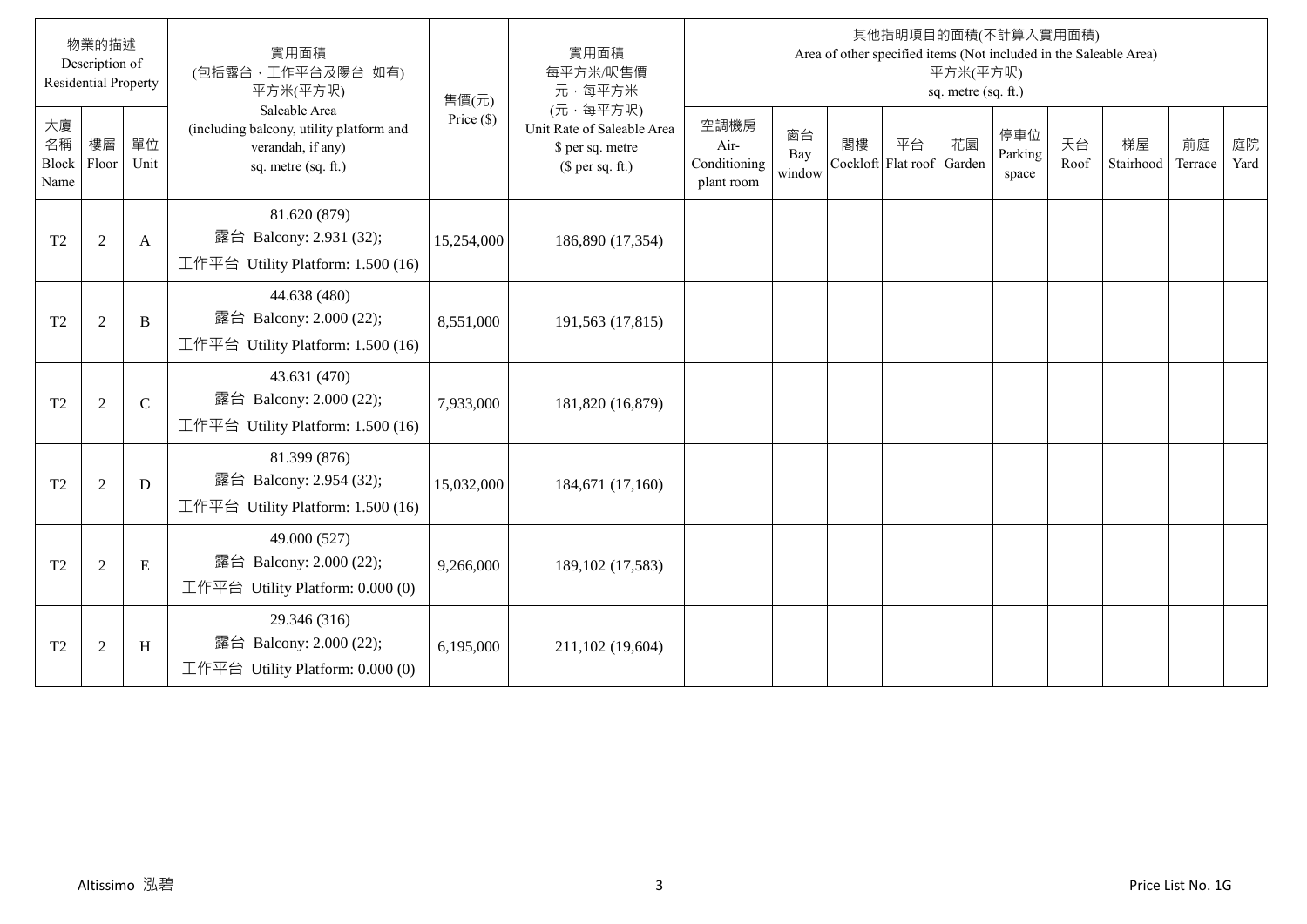|                           | 物業的描述<br>Description of<br><b>Residential Property</b> |               | 實用面積<br>(包括露台,工作平台及陽台 如有)<br>平方米(平方呎)                                                                 | 售價(元)        | 實用面積<br>每平方米/呎售價<br>元·每平方米                                                     |                                            |                     |    |                          | 平方米(平方呎)<br>sq. metre (sq. ft.) | 其他指明項目的面積(不計算入實用面積)<br>Area of other specified items (Not included in the Saleable Area) |            |                 |               |            |
|---------------------------|--------------------------------------------------------|---------------|-------------------------------------------------------------------------------------------------------|--------------|--------------------------------------------------------------------------------|--------------------------------------------|---------------------|----|--------------------------|---------------------------------|------------------------------------------------------------------------------------------|------------|-----------------|---------------|------------|
| 大廈<br>名稱<br>Block<br>Name | 樓層<br>Floor                                            | 單位<br>Unit    | Saleable Area<br>(including balcony, utility platform and<br>verandah, if any)<br>sq. metre (sq. ft.) | Price $(\$)$ | (元·每平方呎)<br>Unit Rate of Saleable Area<br>\$ per sq. metre<br>(\$ per sq. ft.) | 空調機房<br>Air-<br>Conditioning<br>plant room | 窗台<br>Bay<br>window | 閣樓 | 平台<br>Cockloft Flat roof | 花園<br>Garden                    | 停車位<br>Parking<br>space                                                                  | 天台<br>Roof | 梯屋<br>Stairhood | 前庭<br>Terrace | 庭院<br>Yard |
| T <sub>2</sub>            | 3                                                      | B             | 44.638 (480)<br>露台 Balcony: 2.000 (22);<br>工作平台 Utility Platform: 1.500 (16)                          | 8,568,000    | 191,944 (17,850)                                                               |                                            |                     |    |                          |                                 |                                                                                          |            |                 |               |            |
| T <sub>2</sub>            | 3                                                      | $\mathcal{C}$ | 43.631 (470)<br>露台 Balcony: 2.000 (22);<br>工作平台 Utility Platform: 1.500 (16)                          | 7,949,000    | 182,187 (16,913)                                                               |                                            |                     |    |                          |                                 |                                                                                          |            |                 |               |            |
| T <sub>2</sub>            | 3                                                      | D             | 81.399 (876)<br>露台 Balcony: 2.954 (32);<br>工作平台 Utility Platform: 1.500 (16)                          | 15,062,000   | 185,039 (17,194)                                                               |                                            |                     |    |                          |                                 |                                                                                          |            |                 |               |            |
| T <sub>2</sub>            | 3                                                      | E             | 49.000 (527)<br>露台 Balcony: 2.000 (22);<br>工作平台 Utility Platform: 0.000 (0)                           | 9,285,000    | 189,490 (17,619)                                                               |                                            |                     |    |                          |                                 |                                                                                          |            |                 |               |            |
| T <sub>2</sub>            | 3                                                      | H             | 29.346 (316)<br>露台 Balcony: 2.000 (22);<br>工作平台 Utility Platform: $0.000(0)$                          | 6,238,000    | 212,567 (19,741)                                                               |                                            |                     |    |                          |                                 |                                                                                          |            |                 |               |            |
| T <sub>2</sub>            | 5                                                      | B             | 44.638 (480)<br>露台 Balcony: 2.000 (22);<br>工作平台 Utility Platform: 1.500 (16)                          | 8,585,000    | 192,325 (17,885)                                                               |                                            |                     |    |                          |                                 |                                                                                          |            |                 |               |            |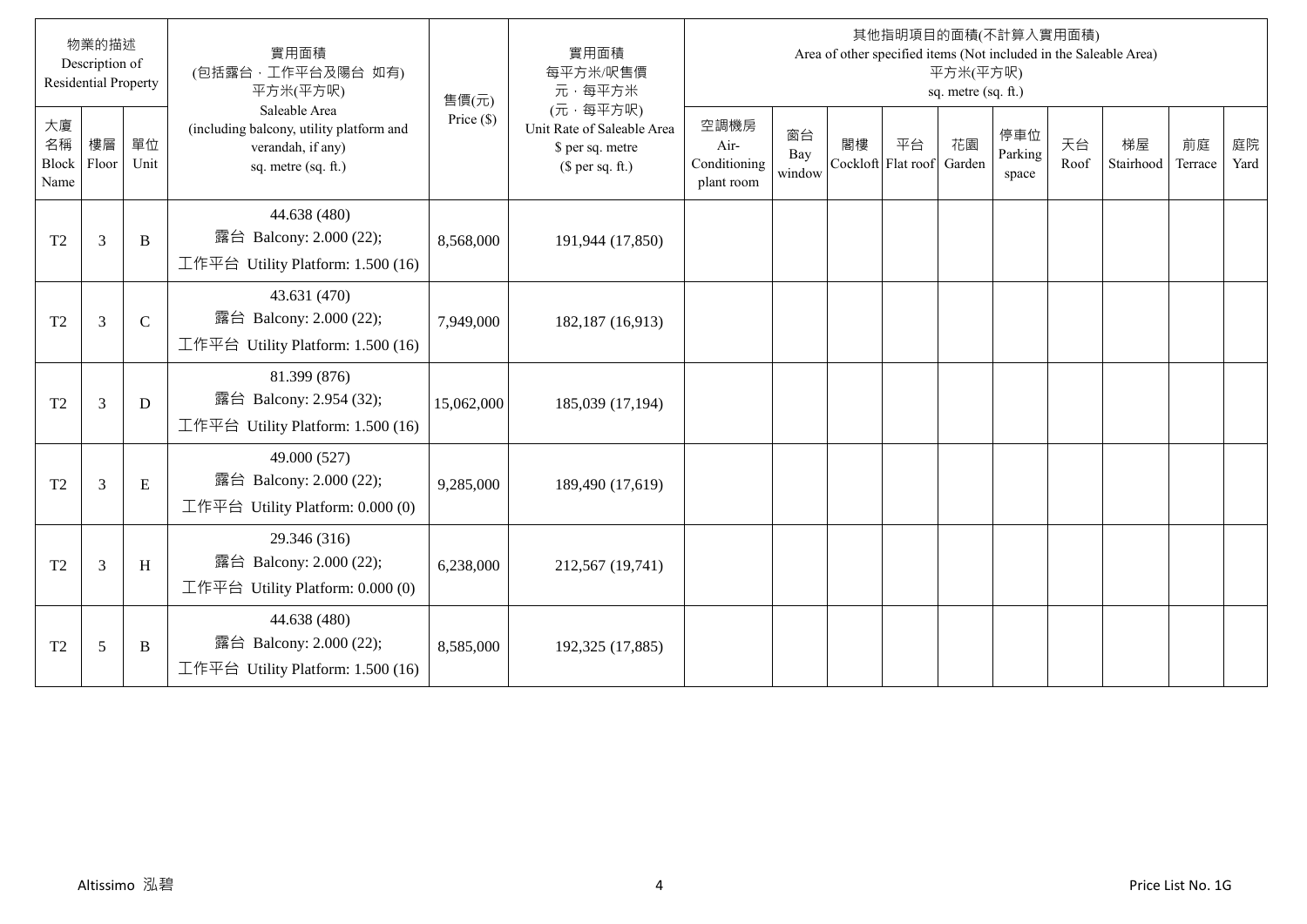|                                  | 物業的描述<br>Description of<br><b>Residential Property</b> |               | 實用面積<br>(包括露台, 工作平台及陽台 如有)<br>平方米(平方呎)                                                                | 售價(元)        | 實用面積<br>每平方米/呎售價<br>元·每平方米                                                     |                                            |                     |                          | 其他指明項目的面積(不計算入實用面積)<br>Area of other specified items (Not included in the Saleable Area) | 平方米(平方呎)<br>sq. metre (sq. ft.) |                         |            |                 |               |            |
|----------------------------------|--------------------------------------------------------|---------------|-------------------------------------------------------------------------------------------------------|--------------|--------------------------------------------------------------------------------|--------------------------------------------|---------------------|--------------------------|------------------------------------------------------------------------------------------|---------------------------------|-------------------------|------------|-----------------|---------------|------------|
| 大廈<br>名稱<br><b>Block</b><br>Name | 樓層<br>Floor                                            | 單位<br>Unit    | Saleable Area<br>(including balcony, utility platform and<br>verandah, if any)<br>sq. metre (sq. ft.) | Price $(\$)$ | (元·每平方呎)<br>Unit Rate of Saleable Area<br>\$ per sq. metre<br>$$$ per sq. ft.) | 空調機房<br>Air-<br>Conditioning<br>plant room | 窗台<br>Bay<br>window | 閣樓<br>Cockloft Flat roof | 平台                                                                                       | 花園<br>Garden                    | 停車位<br>Parking<br>space | 天台<br>Roof | 梯屋<br>Stairhood | 前庭<br>Terrace | 庭院<br>Yard |
| T2                               | 5                                                      | $\mathcal{C}$ | 43.631 (470)<br>露台 Balcony: 2.000 (22);<br>工作平台 Utility Platform: 1.500 (16)                          | 7,964,000    | 182,531 (16,945)                                                               |                                            |                     |                          |                                                                                          |                                 |                         |            |                 |               |            |
| T <sub>2</sub>                   | 5                                                      | D             | 81.399 (876)<br>露台 Balcony: 2.954 (32);<br>工作平台 Utility Platform: 1.500 (16)                          | 15,409,000   | 189,302 (17,590)                                                               |                                            |                     |                          |                                                                                          |                                 |                         |            |                 |               |            |
| T2                               | 5                                                      | E             | 49.000 (527)<br>露台 Balcony: 2.000 (22);<br>工作平台 Utility Platform: $0.000(0)$                          | 9,303,000    | 189,857 (17,653)                                                               |                                            |                     |                          |                                                                                          |                                 |                         |            |                 |               |            |
| T <sub>2</sub>                   | 5                                                      | H             | 29.346 (316)<br>露台 Balcony: 2.000 (22);<br>工作平台 Utility Platform: $0.000(0)$                          | 6,281,000    | 214,033 (19,877)                                                               |                                            |                     |                          |                                                                                          |                                 |                         |            |                 |               |            |
| T <sub>2</sub>                   | 6                                                      | B             | 44.638 (480)<br>露台 Balcony: 2.000 (22);<br>工作平台 Utility Platform: 1.500 (16)                          | 8,620,000    | 193,109 (17,958)                                                               |                                            |                     |                          |                                                                                          |                                 |                         |            |                 |               |            |
| T2                               | 6                                                      | $\mathsf{C}$  | 43.631 (470)<br>露台 Balcony: 2.000 (22);<br>工作平台 Utility Platform: 1.500 (16)                          | 7,996,000    | 183,264 (17,013)                                                               |                                            |                     |                          |                                                                                          |                                 |                         |            |                 |               |            |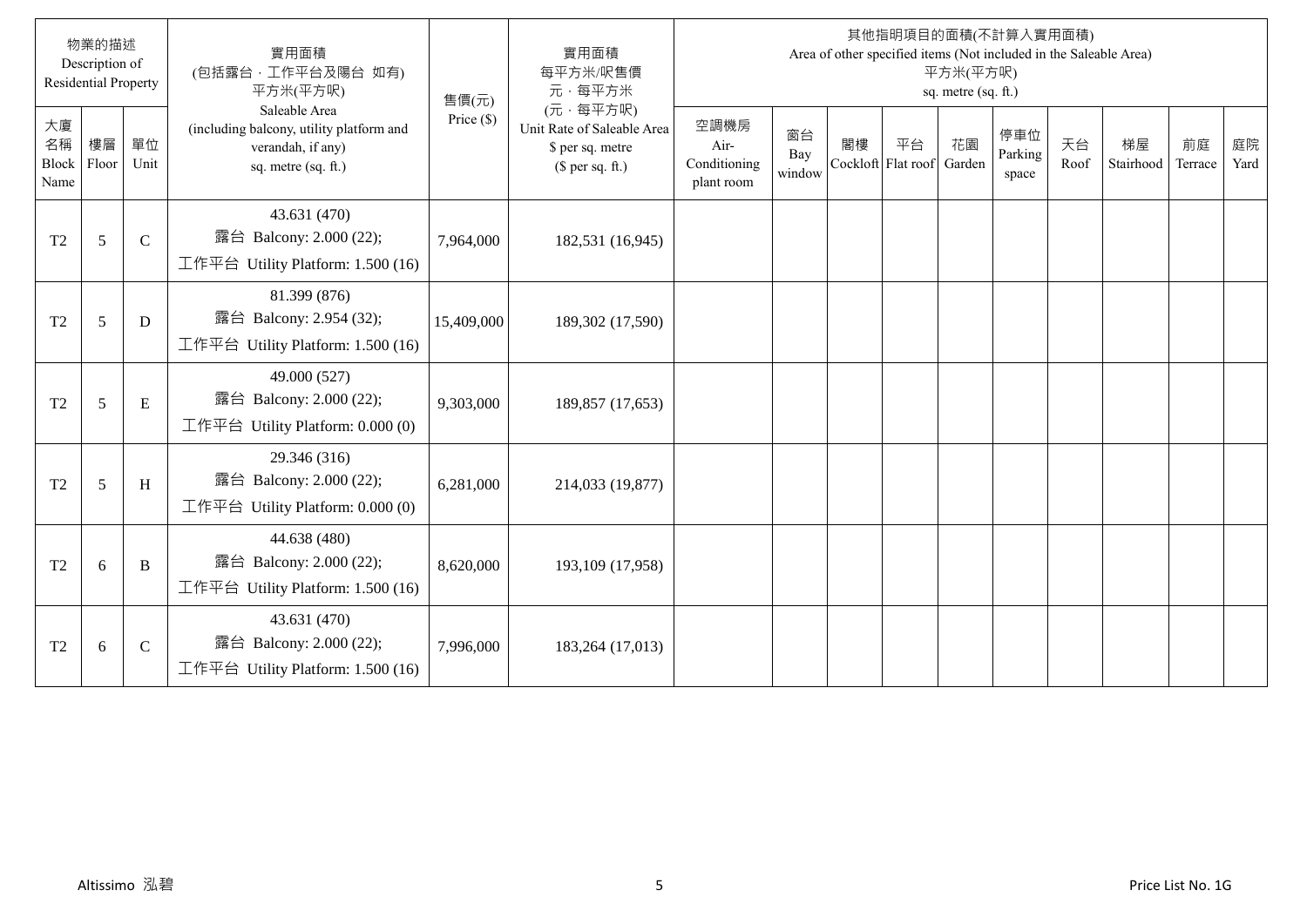|                           | 物業的描述<br>Description of<br><b>Residential Property</b> |              | 實用面積<br>(包括露台,工作平台及陽台 如有)<br>平方米(平方呎)                                                                 | 售價(元)        | 實用面積<br>每平方米/呎售價<br>元·每平方米                                                     |                                            |                     |    |                          | 平方米(平方呎)<br>sq. metre (sq. ft.) | 其他指明項目的面積(不計算入實用面積)<br>Area of other specified items (Not included in the Saleable Area) |            |                 |               |            |
|---------------------------|--------------------------------------------------------|--------------|-------------------------------------------------------------------------------------------------------|--------------|--------------------------------------------------------------------------------|--------------------------------------------|---------------------|----|--------------------------|---------------------------------|------------------------------------------------------------------------------------------|------------|-----------------|---------------|------------|
| 大廈<br>名稱<br>Block<br>Name | 樓層<br>Floor                                            | 單位<br>Unit   | Saleable Area<br>(including balcony, utility platform and<br>verandah, if any)<br>sq. metre (sq. ft.) | Price $(\$)$ | (元·每平方呎)<br>Unit Rate of Saleable Area<br>\$ per sq. metre<br>(\$ per sq. ft.) | 空調機房<br>Air-<br>Conditioning<br>plant room | 窗台<br>Bay<br>window | 閣樓 | 平台<br>Cockloft Flat roof | 花園<br>Garden                    | 停車位<br>Parking<br>space                                                                  | 天台<br>Roof | 梯屋<br>Stairhood | 前庭<br>Terrace | 庭院<br>Yard |
| T <sub>2</sub>            | 6                                                      | D            | 81.399 (876)<br>露台 Balcony: 2.954 (32);<br>工作平台 Utility Platform: 1.500 (16)                          | 15,470,000   | 190,051 (17,660)                                                               |                                            |                     |    |                          |                                 |                                                                                          |            |                 |               |            |
| T <sub>2</sub>            | 6                                                      | E            | 49.000 (527)<br>露台 Balcony: 2.000 (22);<br>工作平台 Utility Platform: $0.000(0)$                          | 9,340,000    | 190,612 (17,723)                                                               |                                            |                     |    |                          |                                 |                                                                                          |            |                 |               |            |
| T <sub>2</sub>            | 6                                                      | H            | 29.346 (316)<br>露台 Balcony: 2.000 (22);<br>工作平台 Utility Platform: 0.000 (0)                           | 6,337,000    | 215,941 (20,054)                                                               |                                            |                     |    |                          |                                 |                                                                                          |            |                 |               |            |
| T <sub>2</sub>            | $\overline{7}$                                         | B            | 44.638 (480)<br>露台 Balcony: 2.000 (22);<br>工作平台 Utility Platform: 1.500 (16)                          | 9,434,000    | 211,345 (19,654)                                                               |                                            |                     |    |                          |                                 |                                                                                          |            |                 |               |            |
| T <sub>2</sub>            | $\overline{7}$                                         | $\mathsf{C}$ | 43.631 (470)<br>露台 Balcony: 2.000 (22);<br>工作平台 Utility Platform: 1.500 (16)                          | 8,062,000    | 184,777 (17,153)                                                               |                                            |                     |    |                          |                                 |                                                                                          |            |                 |               |            |
| T <sub>2</sub>            | $\overline{7}$                                         | D            | 81.399 (876)<br>露台 Balcony: 2.954 (32);<br>工作平台 Utility Platform: 1.500 (16)                          | 15,516,000   | 190,617 (17,712)                                                               |                                            |                     |    |                          |                                 |                                                                                          |            |                 |               |            |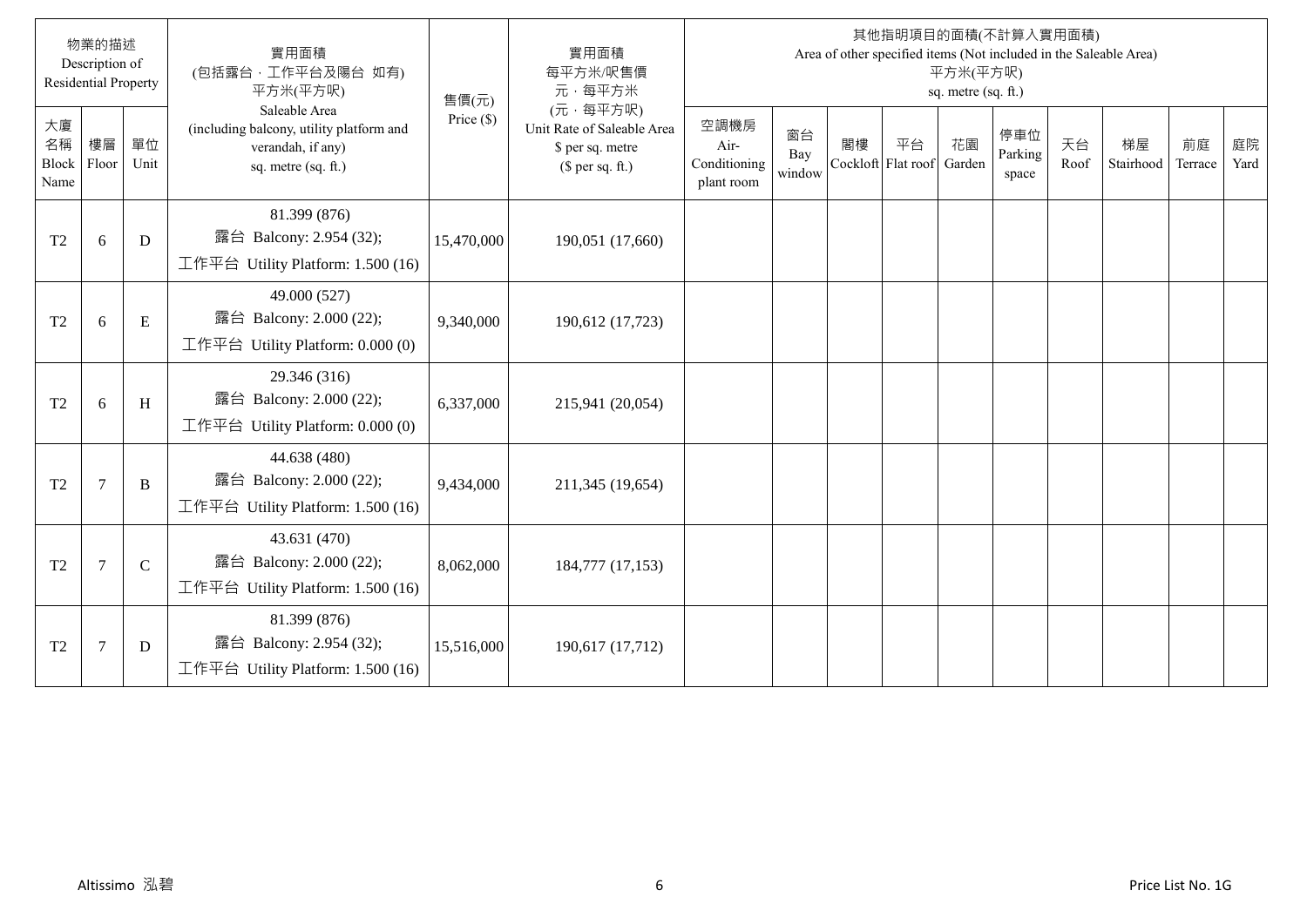|                           | 物業的描述<br>Description of<br><b>Residential Property</b> |               | 實用面積<br>(包括露台,工作平台及陽台 如有)<br>平方米(平方呎)                                                                 | 售價(元)        | 實用面積<br>每平方米/呎售價<br>元·每平方米                                                     |                                            |                     |    |                          | 平方米(平方呎)<br>sq. metre (sq. ft.) | 其他指明項目的面積(不計算入實用面積)<br>Area of other specified items (Not included in the Saleable Area) |            |                 |               |            |
|---------------------------|--------------------------------------------------------|---------------|-------------------------------------------------------------------------------------------------------|--------------|--------------------------------------------------------------------------------|--------------------------------------------|---------------------|----|--------------------------|---------------------------------|------------------------------------------------------------------------------------------|------------|-----------------|---------------|------------|
| 大廈<br>名稱<br>Block<br>Name | 樓層<br>Floor                                            | 單位<br>Unit    | Saleable Area<br>(including balcony, utility platform and<br>verandah, if any)<br>sq. metre (sq. ft.) | Price $(\$)$ | (元·每平方呎)<br>Unit Rate of Saleable Area<br>\$ per sq. metre<br>(\$ per sq. ft.) | 空調機房<br>Air-<br>Conditioning<br>plant room | 窗台<br>Bay<br>window | 閣樓 | 平台<br>Cockloft Flat roof | 花園<br>Garden                    | 停車位<br>Parking<br>space                                                                  | 天台<br>Roof | 梯屋<br>Stairhood | 前庭<br>Terrace | 庭院<br>Yard |
| T <sub>2</sub>            | $\overline{7}$                                         | E             | 49.000 (527)<br>露台 Balcony: 2.000 (22);<br>工作平台 Utility Platform: 0.000 (0)                           | 9,368,000    | 191,184 (17,776)                                                               |                                            |                     |    |                          |                                 |                                                                                          |            |                 |               |            |
| T <sub>2</sub>            | $7\phantom{.0}$                                        | H             | 29.346 (316)<br>露台 Balcony: 2.000 (22);<br>工作平台 Utility Platform: 0.000 (0)                           | 7,089,000    | 241,566 (22,434)                                                               |                                            |                     |    |                          |                                 |                                                                                          |            |                 |               |            |
| T <sub>2</sub>            | $\,8\,$                                                | B             | 44.638 (480)<br>露台 Balcony: 2.000 (22);<br>工作平台 Utility Platform: 1.500 (16)                          | 9,486,000    | 212,510 (19,763)                                                               |                                            |                     |    |                          |                                 |                                                                                          |            |                 |               |            |
| T <sub>2</sub>            | 8                                                      | $\mathcal{C}$ | 43.631 (470)<br>露台 Balcony: 2.000 (22);<br>工作平台 Utility Platform: 1.500 (16)                          | 8,181,000    | 187,504 (17,406)                                                               |                                            |                     |    |                          |                                 |                                                                                          |            |                 |               |            |
| T <sub>2</sub>            | 8                                                      | D             | 81.399 (876)<br>露台 Balcony: 2.954 (32);<br>工作平台 Utility Platform: 1.500 (16)                          | 17,265,000   | 212,103 (19,709)                                                               |                                            |                     |    |                          |                                 |                                                                                          |            |                 |               |            |
| T <sub>2</sub>            | 8                                                      | E             | 49.000 (527)<br>露台 Balcony: 2.000 (22);<br>工作平台 Utility Platform: $0.000(0)$                          | 9,506,000    | 194,000 (18,038)                                                               |                                            |                     |    |                          |                                 |                                                                                          |            |                 |               |            |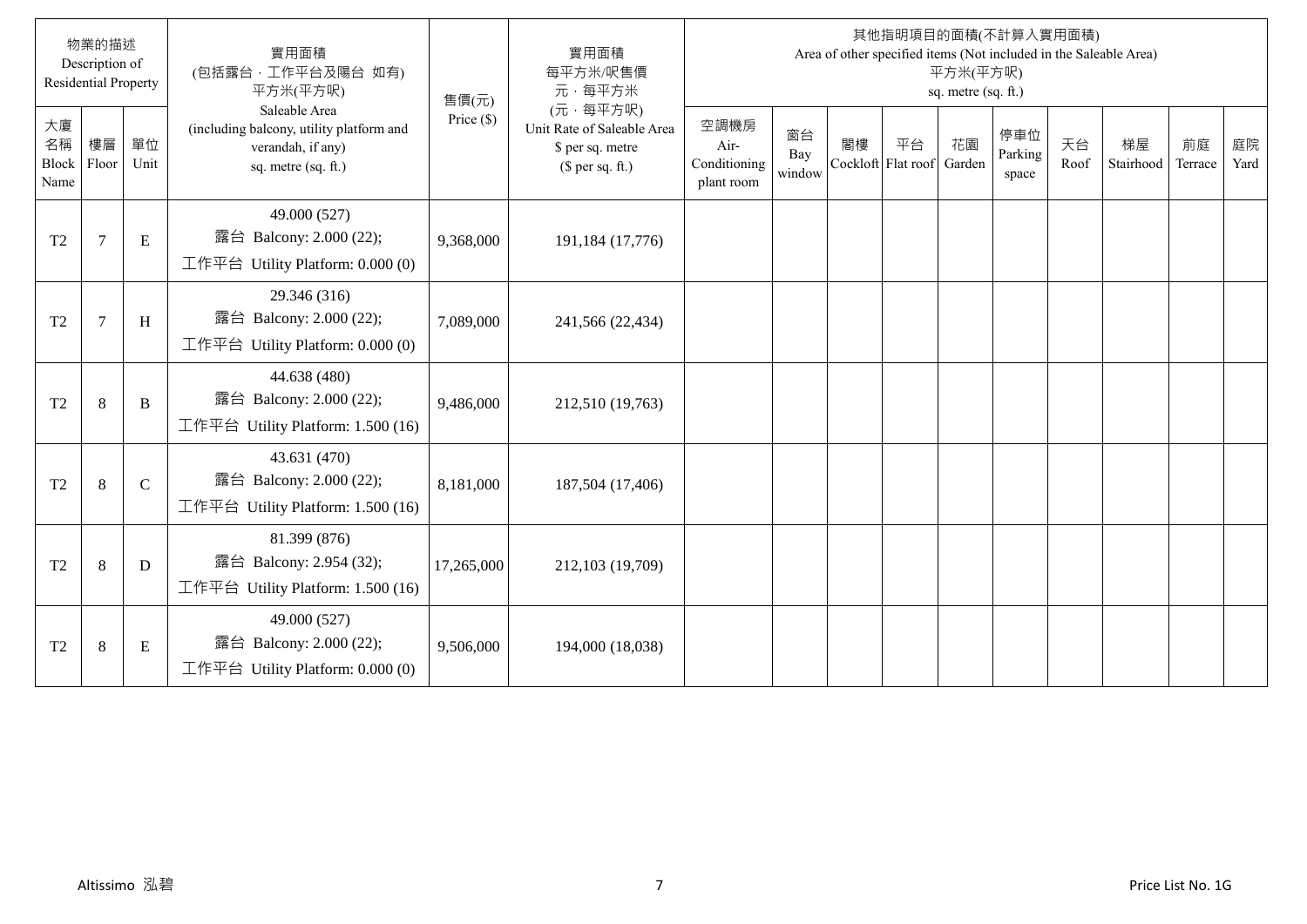|                           | 物業的描述<br>Description of<br><b>Residential Property</b> |               | 實用面積<br>(包括露台,工作平台及陽台 如有)<br>平方米(平方呎)                                                                 | 售價(元)        | 實用面積<br>每平方米/呎售價<br>元·每平方米                                                     |                                            |                     |    |                          | 平方米(平方呎)<br>sq. metre (sq. ft.) | 其他指明項目的面積(不計算入實用面積)<br>Area of other specified items (Not included in the Saleable Area) |            |                 |               |            |
|---------------------------|--------------------------------------------------------|---------------|-------------------------------------------------------------------------------------------------------|--------------|--------------------------------------------------------------------------------|--------------------------------------------|---------------------|----|--------------------------|---------------------------------|------------------------------------------------------------------------------------------|------------|-----------------|---------------|------------|
| 大廈<br>名稱<br>Block<br>Name | 樓層<br>Floor                                            | 單位<br>Unit    | Saleable Area<br>(including balcony, utility platform and<br>verandah, if any)<br>sq. metre (sq. ft.) | Price $(\$)$ | (元·每平方呎)<br>Unit Rate of Saleable Area<br>\$ per sq. metre<br>(\$ per sq. ft.) | 空調機房<br>Air-<br>Conditioning<br>plant room | 窗台<br>Bay<br>window | 閣樓 | 平台<br>Cockloft Flat roof | 花園<br>Garden                    | 停車位<br>Parking<br>space                                                                  | 天台<br>Roof | 梯屋<br>Stairhood | 前庭<br>Terrace | 庭院<br>Yard |
| T <sub>2</sub>            | 8                                                      | H             | 29.346 (316)<br>露台 Balcony: 2.000 (22);<br>工作平台 Utility Platform: 0.000 (0)                           | 7,194,000    | 245,144 (22,766)                                                               |                                            |                     |    |                          |                                 |                                                                                          |            |                 |               |            |
| T <sub>2</sub>            | 9                                                      | A             | 81.620 (879)<br>露台 Balcony: 2.931 (32);<br>工作平台 Utility Platform: 1.500 (16)                          | 18,311,000   | 224,345 (20,832)                                                               |                                            |                     |    |                          |                                 |                                                                                          |            |                 |               |            |
| T <sub>2</sub>            | 9                                                      | B             | 44.638 (480)<br>露台 Balcony: 2.000 (22);<br>工作平台 Utility Platform: 1.500 (16)                          | 9,486,000    | 212,510 (19,763)                                                               |                                            |                     |    |                          |                                 |                                                                                          |            |                 |               |            |
| T <sub>2</sub>            | 9                                                      | $\mathcal{C}$ | 43.631 (470)<br>露台 Balcony: 2.000 (22);<br>工作平台 Utility Platform: 1.500 (16)                          | 8,181,000    | 187,504 (17,406)                                                               |                                            |                     |    |                          |                                 |                                                                                          |            |                 |               |            |
| T <sub>2</sub>            | 9                                                      | D             | 81.399 (876)<br>露台 Balcony: 2.954 (32);<br>工作平台 Utility Platform: 1.500 (16)                          | 17,265,000   | 212,103 (19,709)                                                               |                                            |                     |    |                          |                                 |                                                                                          |            |                 |               |            |
| T <sub>2</sub>            | 9                                                      | E             | 49.000 (527)<br>露台 Balcony: 2.000 (22);<br>工作平台 Utility Platform: $0.000(0)$                          | 9,506,000    | 194,000 (18,038)                                                               |                                            |                     |    |                          |                                 |                                                                                          |            |                 |               |            |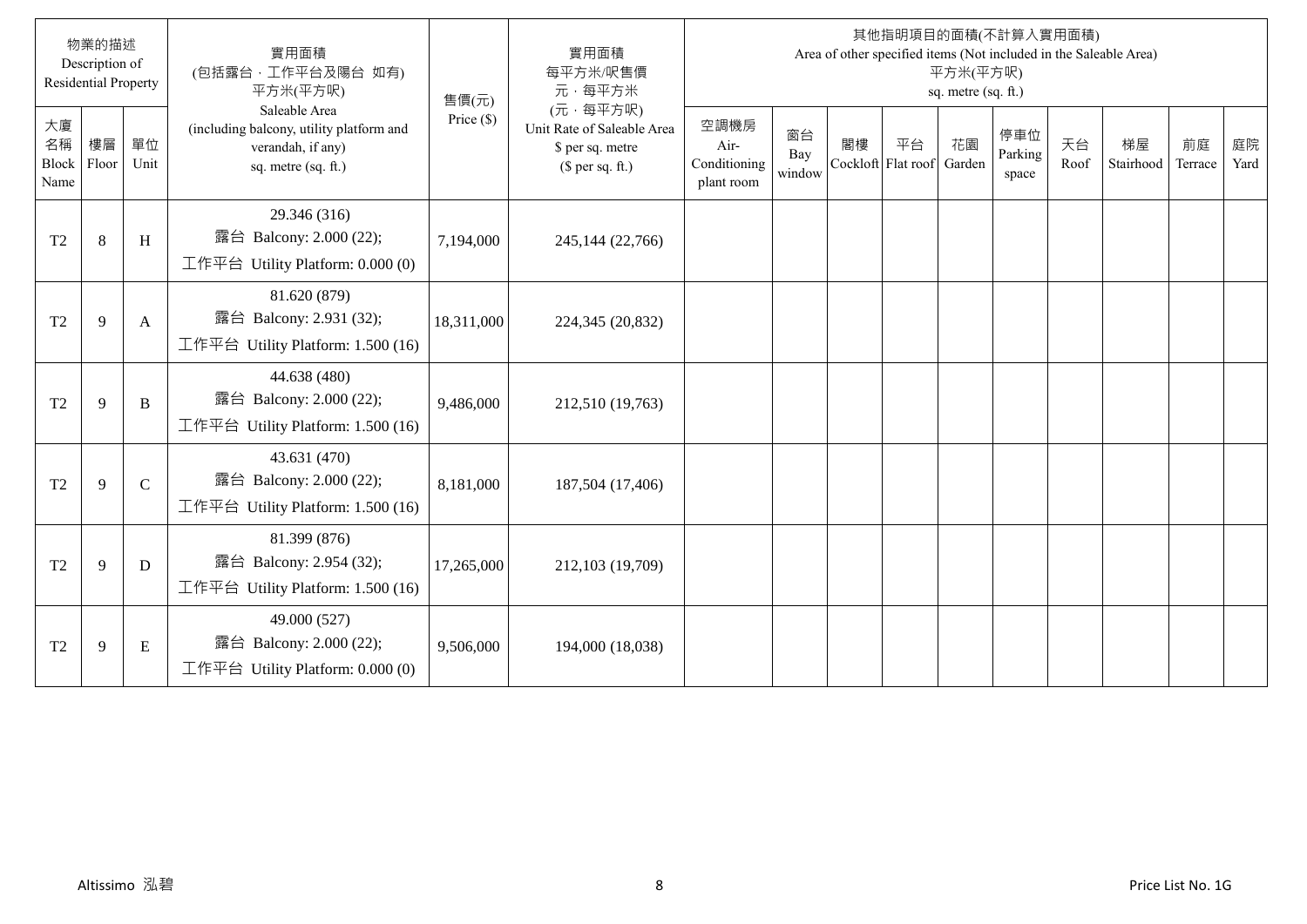|                           | 物業的描述<br>Description of<br><b>Residential Property</b> |               | 實用面積<br>(包括露台,工作平台及陽台 如有)<br>平方米(平方呎)                                                                 | 售價(元)        | 實用面積<br>每平方米/呎售價<br>元·每平方米                                                     |                                            |                     |    |                          | 平方米(平方呎)<br>sq. metre (sq. ft.) | 其他指明項目的面積(不計算入實用面積)<br>Area of other specified items (Not included in the Saleable Area) |            |                 |               |            |
|---------------------------|--------------------------------------------------------|---------------|-------------------------------------------------------------------------------------------------------|--------------|--------------------------------------------------------------------------------|--------------------------------------------|---------------------|----|--------------------------|---------------------------------|------------------------------------------------------------------------------------------|------------|-----------------|---------------|------------|
| 大廈<br>名稱<br>Block<br>Name | 樓層<br>Floor                                            | 單位<br>Unit    | Saleable Area<br>(including balcony, utility platform and<br>verandah, if any)<br>sq. metre (sq. ft.) | Price $(\$)$ | (元·每平方呎)<br>Unit Rate of Saleable Area<br>\$ per sq. metre<br>(\$ per sq. ft.) | 空調機房<br>Air-<br>Conditioning<br>plant room | 窗台<br>Bay<br>window | 閣樓 | 平台<br>Cockloft Flat roof | 花園<br>Garden                    | 停車位<br>Parking<br>space                                                                  | 天台<br>Roof | 梯屋<br>Stairhood | 前庭<br>Terrace | 庭院<br>Yard |
| T <sub>2</sub>            | 10                                                     | A             | 81.620 (879)<br>露台 Balcony: 2.931 (32);<br>工作平台 Utility Platform: 1.500 (16)                          | 18,489,000   | 226,525 (21,034)                                                               |                                            |                     |    |                          |                                 |                                                                                          |            |                 |               |            |
| T <sub>2</sub>            | 10                                                     | B             | 44.638 (480)<br>露台 Balcony: 2.000 (22);<br>工作平台 Utility Platform: 1.500 (16)                          | 9,578,000    | 214,571 (19,954)                                                               |                                            |                     |    |                          |                                 |                                                                                          |            |                 |               |            |
| T <sub>2</sub>            | 10                                                     | $\mathcal{C}$ | 43.631 (470)<br>露台 Balcony: 2.000 (22);<br>工作平台 Utility Platform: 1.500 (16)                          | 8,260,000    | 189,315 (17,574)                                                               |                                            |                     |    |                          |                                 |                                                                                          |            |                 |               |            |
| T <sub>2</sub>            | 10                                                     | D             | 81.399 (876)<br>露台 Balcony: 2.954 (32);<br>工作平台 Utility Platform: 1.500 (16)                          | 17,433,000   | 214,167 (19,901)                                                               |                                            |                     |    |                          |                                 |                                                                                          |            |                 |               |            |
| T <sub>2</sub>            | 10                                                     | E             | 49.000 (527)<br>露台 Balcony: 2.000 (22);<br>工作平台 Utility Platform: $0.000(0)$                          | 9,550,000    | 194,898 (18,121)                                                               |                                            |                     |    |                          |                                 |                                                                                          |            |                 |               |            |
| T <sub>2</sub>            | 11                                                     | A             | 81.620 (879)<br>露台 Balcony: 2.931 (32);<br>工作平台 Utility Platform: 1.500 (16)                          | 18,755,000   | 229,784 (21,337)                                                               |                                            |                     |    |                          |                                 |                                                                                          |            |                 |               |            |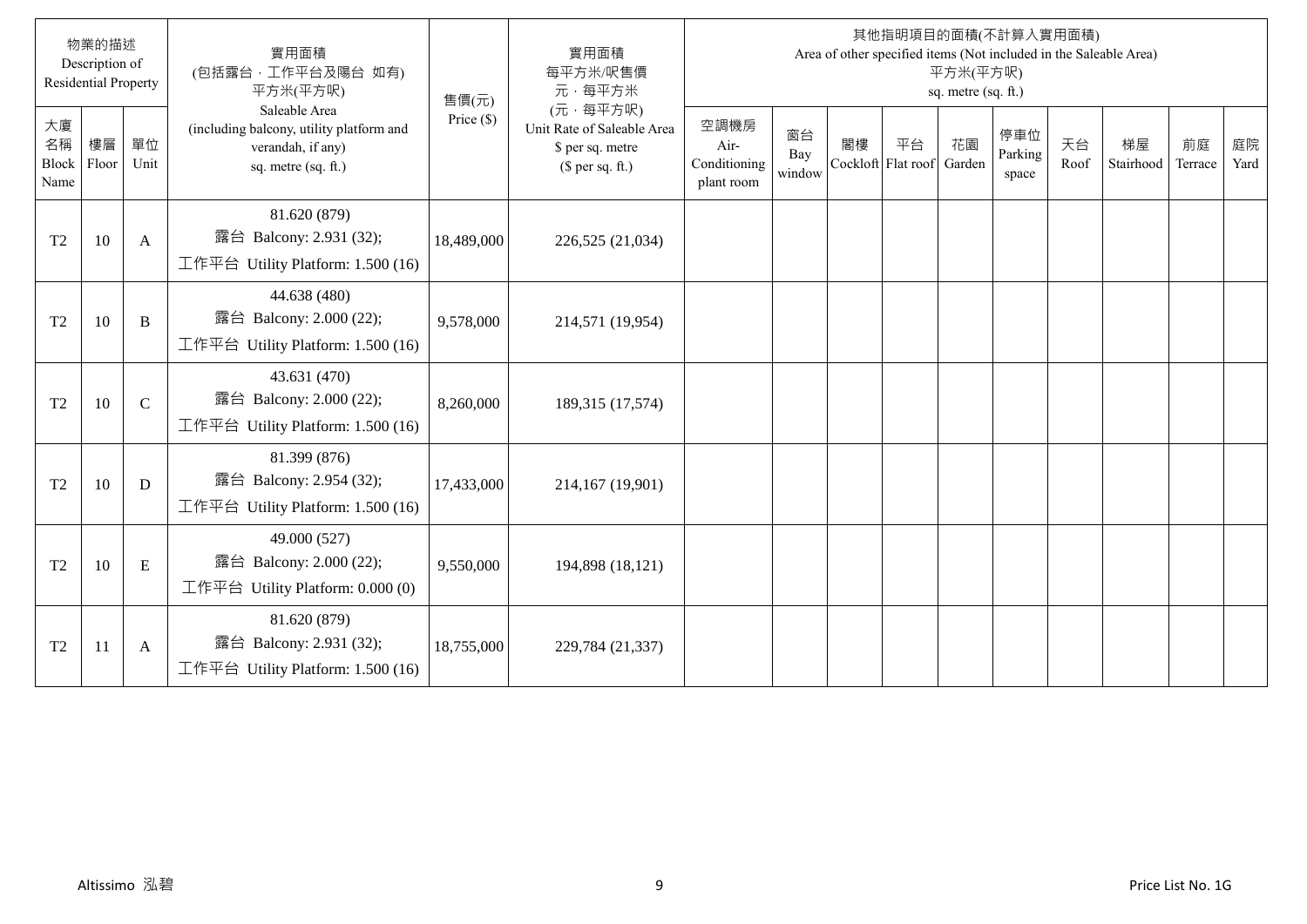|                           | 物業的描述<br>Description of<br><b>Residential Property</b> |               | 實用面積<br>(包括露台,工作平台及陽台 如有)<br>平方米(平方呎)                                                                 | 售價(元)        | 實用面積<br>每平方米/呎售價<br>元·每平方米                                                     |                                            |                     |    |                          | 平方米(平方呎)<br>sq. metre (sq. ft.) | 其他指明項目的面積(不計算入實用面積)<br>Area of other specified items (Not included in the Saleable Area) |            |                 |               |            |
|---------------------------|--------------------------------------------------------|---------------|-------------------------------------------------------------------------------------------------------|--------------|--------------------------------------------------------------------------------|--------------------------------------------|---------------------|----|--------------------------|---------------------------------|------------------------------------------------------------------------------------------|------------|-----------------|---------------|------------|
| 大廈<br>名稱<br>Block<br>Name | 樓層<br>Floor                                            | 單位<br>Unit    | Saleable Area<br>(including balcony, utility platform and<br>verandah, if any)<br>sq. metre (sq. ft.) | Price $(\$)$ | (元·每平方呎)<br>Unit Rate of Saleable Area<br>\$ per sq. metre<br>(\$ per sq. ft.) | 空調機房<br>Air-<br>Conditioning<br>plant room | 窗台<br>Bay<br>window | 閣樓 | 平台<br>Cockloft Flat roof | 花園<br>Garden                    | 停車位<br>Parking<br>space                                                                  | 天台<br>Roof | 梯屋<br>Stairhood | 前庭<br>Terrace | 庭院<br>Yard |
| T <sub>2</sub>            | 11                                                     | B             | 44.638 (480)<br>露台 Balcony: 2.000 (22);<br>工作平台 Utility Platform: 1.500 (16)                          | 9,716,000    | 217,662 (20,242)                                                               |                                            |                     |    |                          |                                 |                                                                                          |            |                 |               |            |
| T <sub>2</sub>            | 11                                                     | $\mathcal{C}$ | 43.631 (470)<br>露台 Balcony: 2.000 (22);<br>工作平台 Utility Platform: 1.500 (16)                          | 8,379,000    | 192,042 (17,828)                                                               |                                            |                     |    |                          |                                 |                                                                                          |            |                 |               |            |
| T <sub>2</sub>            | 11                                                     | D             | 81.399 (876)<br>露台 Balcony: 2.954 (32);<br>工作平台 Utility Platform: 1.500 (16)                          | 17,684,000   | 217,251 (20,187)                                                               |                                            |                     |    |                          |                                 |                                                                                          |            |                 |               |            |
| T <sub>2</sub>            | 11                                                     | E             | 49.000 (527)<br>露台 Balcony: 2.000 (22);<br>工作平台 Utility Platform: 0.000 (0)                           | 9,638,000    | 196,694 (18,288)                                                               |                                            |                     |    |                          |                                 |                                                                                          |            |                 |               |            |
| T <sub>2</sub>            | 12                                                     | A             | 81.620 (879)<br>露台 Balcony: 2.931 (32);<br>工作平台 Utility Platform: 1.500 (16)                          | 19,022,000   | 233,056 (21,641)                                                               |                                            |                     |    |                          |                                 |                                                                                          |            |                 |               |            |
| T <sub>2</sub>            | 12                                                     | B             | 44.638 (480)<br>露台 Balcony: 2.000 (22);<br>工作平台 Utility Platform: 1.500 (16)                          | 9,854,000    | 220,754 (20,529)                                                               |                                            |                     |    |                          |                                 |                                                                                          |            |                 |               |            |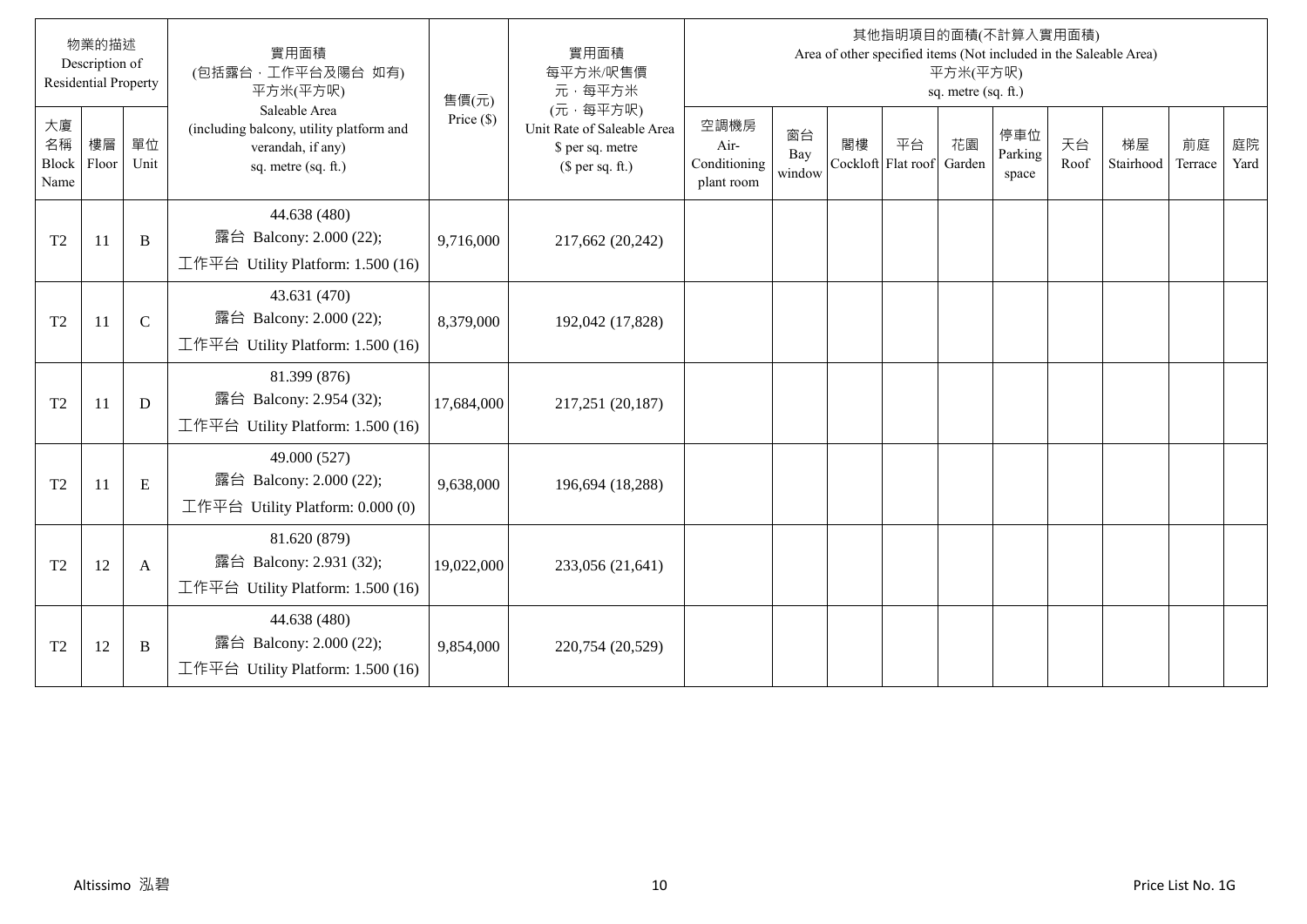|                           | 物業的描述<br>Description of<br><b>Residential Property</b> |               | 實用面積<br>(包括露台,工作平台及陽台 如有)<br>平方米(平方呎)                                                                 | 售價(元)        | 實用面積<br>每平方米/呎售價<br>元·每平方米                                                     |                                            |                     |    |                          | 平方米(平方呎)<br>sq. metre (sq. ft.) | 其他指明項目的面積(不計算入實用面積)<br>Area of other specified items (Not included in the Saleable Area) |            |                 |               |            |
|---------------------------|--------------------------------------------------------|---------------|-------------------------------------------------------------------------------------------------------|--------------|--------------------------------------------------------------------------------|--------------------------------------------|---------------------|----|--------------------------|---------------------------------|------------------------------------------------------------------------------------------|------------|-----------------|---------------|------------|
| 大廈<br>名稱<br>Block<br>Name | 樓層<br>Floor                                            | 單位<br>Unit    | Saleable Area<br>(including balcony, utility platform and<br>verandah, if any)<br>sq. metre (sq. ft.) | Price $(\$)$ | (元·每平方呎)<br>Unit Rate of Saleable Area<br>\$ per sq. metre<br>(\$ per sq. ft.) | 空調機房<br>Air-<br>Conditioning<br>plant room | 窗台<br>Bay<br>window | 閣樓 | 平台<br>Cockloft Flat roof | 花園<br>Garden                    | 停車位<br>Parking<br>space                                                                  | 天台<br>Roof | 梯屋<br>Stairhood | 前庭<br>Terrace | 庭院<br>Yard |
| T <sub>2</sub>            | 12                                                     | $\mathcal{C}$ | 43.631 (470)<br>露台 Balcony: 2.000 (22);<br>工作平台 Utility Platform: 1.500 (16)                          | 8,498,000    | 194,770 (18,081)                                                               |                                            |                     |    |                          |                                 |                                                                                          |            |                 |               |            |
| T <sub>2</sub>            | 12                                                     | D             | 81.399 (876)<br>露台 Balcony: 2.954 (32);<br>工作平台 Utility Platform: 1.500 (16)                          | 17,936,000   | 220,347 (20,475)                                                               |                                            |                     |    |                          |                                 |                                                                                          |            |                 |               |            |
| T <sub>2</sub>            | 12                                                     | E             | 49.000 (527)<br>露台 Balcony: 2.000 (22);<br>工作平台 Utility Platform: 0.000 (0)                           | 10,071,000   | 205,531 (19,110)                                                               |                                            |                     |    |                          |                                 |                                                                                          |            |                 |               |            |
| T <sub>2</sub>            | 15                                                     | A             | 81.620 (879)<br>露台 Balcony: 2.931 (32);<br>工作平台 Utility Platform: 1.500 (16)                          | 19,378,000   | 237,417 (22,046)                                                               |                                            |                     |    |                          |                                 |                                                                                          |            |                 |               |            |
| T <sub>2</sub>            | 15                                                     | B             | 44.638 (480)<br>露台 Balcony: 2.000 (22);<br>工作平台 Utility Platform: 1.500 (16)                          | 10,039,000   | 224,898 (20,915)                                                               |                                            |                     |    |                          |                                 |                                                                                          |            |                 |               |            |
| T <sub>2</sub>            | 15                                                     | $\mathsf{C}$  | 43.631 (470)<br>露台 Balcony: 2.000 (22);<br>工作平台 Utility Platform: 1.500 (16)                          | 8,747,000    | 200,477 (18,611)                                                               |                                            |                     |    |                          |                                 |                                                                                          |            |                 |               |            |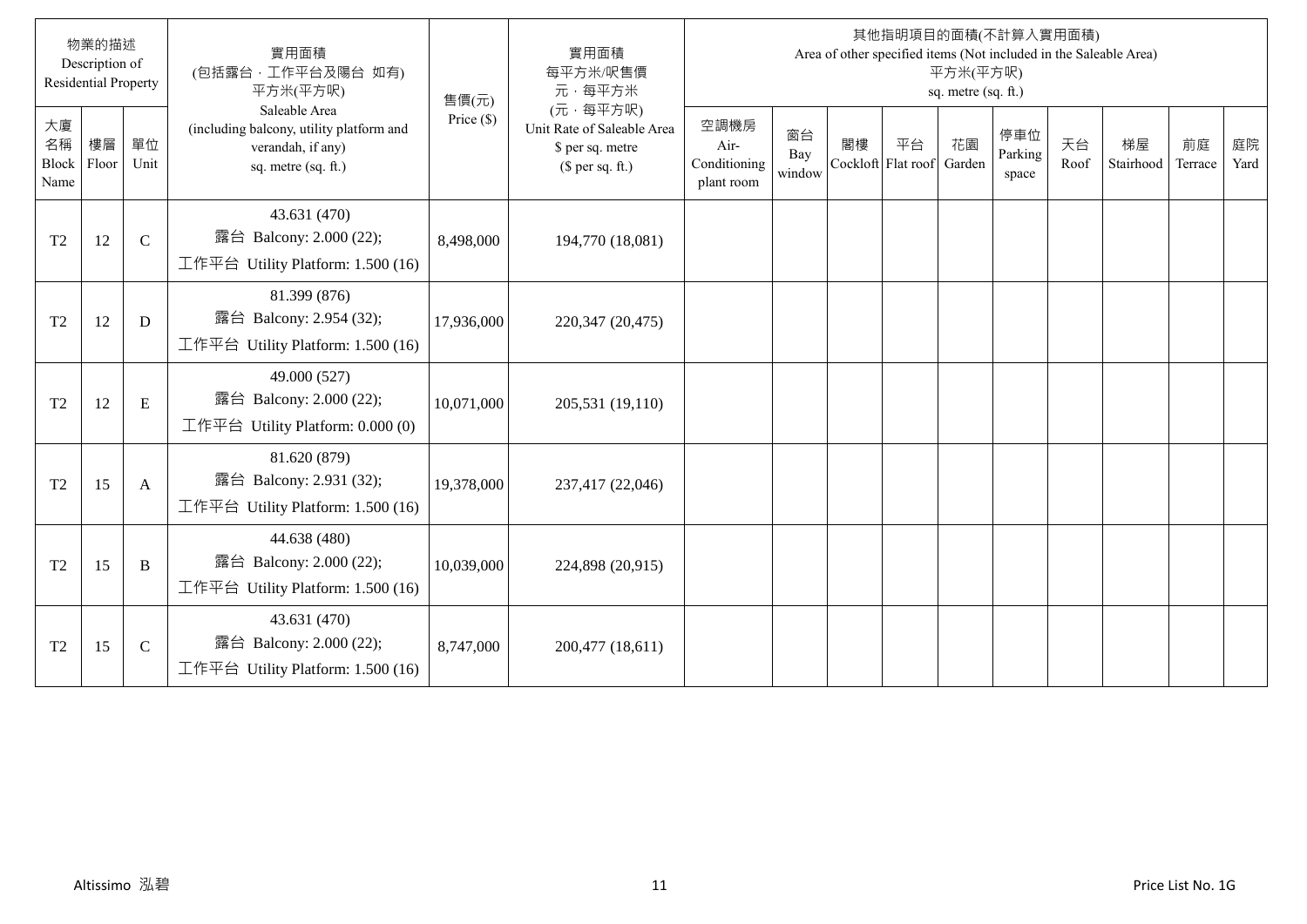|                           | 物業的描述<br>Description of<br><b>Residential Property</b> |               | 實用面積<br>(包括露台,工作平台及陽台 如有)<br>平方米(平方呎)                                                                 | 售價(元)        | 實用面積<br>每平方米/呎售價<br>元·每平方米                                                     |                                            |                     |    |                          | 平方米(平方呎)<br>sq. metre (sq. ft.) | 其他指明項目的面積(不計算入實用面積)<br>Area of other specified items (Not included in the Saleable Area) |            |                 |               |            |
|---------------------------|--------------------------------------------------------|---------------|-------------------------------------------------------------------------------------------------------|--------------|--------------------------------------------------------------------------------|--------------------------------------------|---------------------|----|--------------------------|---------------------------------|------------------------------------------------------------------------------------------|------------|-----------------|---------------|------------|
| 大廈<br>名稱<br>Block<br>Name | 樓層<br>Floor                                            | 單位<br>Unit    | Saleable Area<br>(including balcony, utility platform and<br>verandah, if any)<br>sq. metre (sq. ft.) | Price $(\$)$ | (元·每平方呎)<br>Unit Rate of Saleable Area<br>\$ per sq. metre<br>(\$ per sq. ft.) | 空調機房<br>Air-<br>Conditioning<br>plant room | 窗台<br>Bay<br>window | 閣樓 | 平台<br>Cockloft Flat roof | 花園<br>Garden                    | 停車位<br>Parking<br>space                                                                  | 天台<br>Roof | 梯屋<br>Stairhood | 前庭<br>Terrace | 庭院<br>Yard |
| T <sub>2</sub>            | 15                                                     | D             | 81.399 (876)<br>露台 Balcony: 2.954 (32);<br>工作平台 Utility Platform: 1.500 (16)                          | 18,179,000   | 223,332 (20,752)                                                               |                                            |                     |    |                          |                                 |                                                                                          |            |                 |               |            |
| T <sub>2</sub>            | 15                                                     | E             | 49.000 (527)<br>露台 Balcony: 2.000 (22);<br>工作平台 Utility Platform: $0.000(0)$                          | 10,259,000   | 209,367 (19,467)                                                               |                                            |                     |    |                          |                                 |                                                                                          |            |                 |               |            |
| T <sub>2</sub>            | 16                                                     | B             | 44.638 (480)<br>露台 Balcony: 2.000 (22);<br>工作平台 Utility Platform: 1.500 (16)                          | 10,223,000   | 229,020 (21,298)                                                               |                                            |                     |    |                          |                                 |                                                                                          |            |                 |               |            |
| T <sub>2</sub>            | 16                                                     | $\mathcal{C}$ | 43.631 (470)<br>露台 Balcony: 2.000 (22);<br>工作平台 Utility Platform: 1.500 (16)                          | 8,908,000    | 204,167 (18,953)                                                               |                                            |                     |    |                          |                                 |                                                                                          |            |                 |               |            |
| T <sub>2</sub>            | 16                                                     | D             | 81.399 (876)<br>露台 Balcony: 2.954 (32);<br>工作平台 Utility Platform: 1.500 (16)                          | 18,420,000   | 226,293 (21,027)                                                               |                                            |                     |    |                          |                                 |                                                                                          |            |                 |               |            |
| T <sub>2</sub>            | 16                                                     | E             | 49.000 (527)<br>露台 Balcony: 2.000 (22);<br>工作平台 Utility Platform: $0.000(0)$                          | 10,447,000   | 213,204 (19,824)                                                               |                                            |                     |    |                          |                                 |                                                                                          |            |                 |               |            |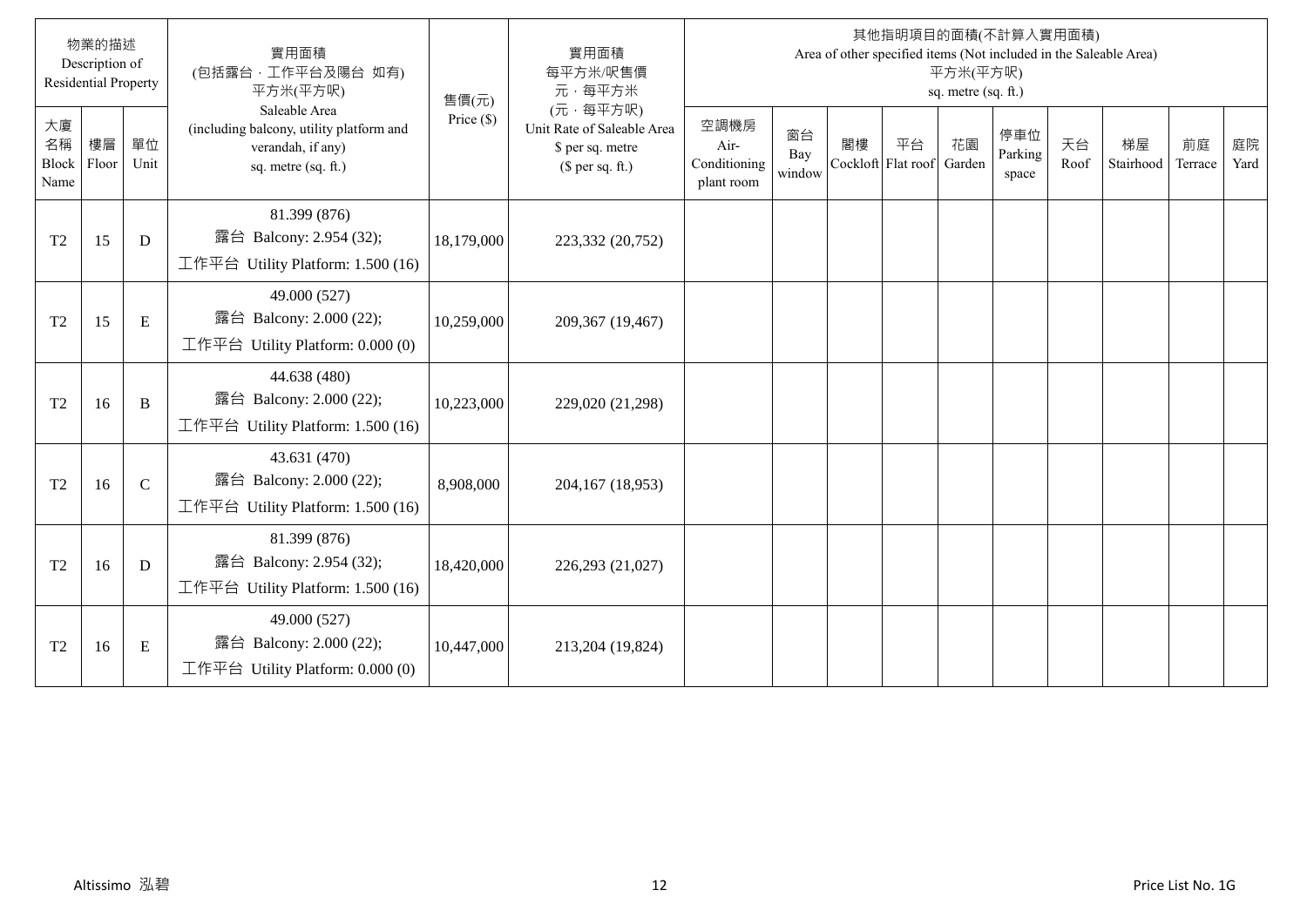|                           | 物業的描述<br>Description of<br><b>Residential Property</b> |               | 實用面積<br>(包括露台,工作平台及陽台 如有)<br>平方米(平方呎)                                                                 | 售價(元)        | 實用面積<br>每平方米/呎售價<br>元·每平方米                                                     |                                            |                     |    |                          | 平方米(平方呎)<br>sq. metre (sq. ft.) | 其他指明項目的面積(不計算入實用面積)<br>Area of other specified items (Not included in the Saleable Area) |            |                 |               |            |
|---------------------------|--------------------------------------------------------|---------------|-------------------------------------------------------------------------------------------------------|--------------|--------------------------------------------------------------------------------|--------------------------------------------|---------------------|----|--------------------------|---------------------------------|------------------------------------------------------------------------------------------|------------|-----------------|---------------|------------|
| 大廈<br>名稱<br>Block<br>Name | 樓層<br>Floor                                            | 單位<br>Unit    | Saleable Area<br>(including balcony, utility platform and<br>verandah, if any)<br>sq. metre (sq. ft.) | Price $(\$)$ | (元·每平方呎)<br>Unit Rate of Saleable Area<br>\$ per sq. metre<br>(\$ per sq. ft.) | 空調機房<br>Air-<br>Conditioning<br>plant room | 窗台<br>Bay<br>window | 閣樓 | 平台<br>Cockloft Flat roof | 花園<br>Garden                    | 停車位<br>Parking<br>space                                                                  | 天台<br>Roof | 梯屋<br>Stairhood | 前庭<br>Terrace | 庭院<br>Yard |
| T <sub>5</sub>            | $\overline{1}$                                         | $\mathcal{C}$ | 29.552 (318)<br>露台 Balcony: 2.000 (22);<br>工作平台 Utility Platform: 0.000 (0)                           | 6,160,000    | 208,446 (19,371)                                                               |                                            |                     |    |                          |                                 |                                                                                          |            |                 |               |            |
| T <sub>5</sub>            | $\overline{1}$                                         | G             | 29.197 (314)<br>露台 Balcony: 2.000 (22);<br>工作平台 Utility Platform: $0.000(0)$                          | 5,962,000    | 204,199 (18,987)                                                               |                                            |                     |    |                          |                                 |                                                                                          |            |                 |               |            |
| T <sub>5</sub>            | $\mathbf{1}$                                           | H             | 48.895 (526)<br>露台 Balcony: 2.000 (22);<br>工作平台 Utility Platform: 0.000 (0)                           | 9,279,000    | 189,774 (17,641)                                                               |                                            |                     |    | 6.324<br>(68)            |                                 |                                                                                          |            |                 |               |            |
| T <sub>5</sub>            | $\mathbf{1}$                                           | K             | 28.968 (312)<br>露台 Balcony: 2.000 (22);<br>工作平台 Utility Platform: $0.000(0)$                          | 5,800,000    | 200,221 (18,590)                                                               |                                            |                     |    |                          |                                 |                                                                                          |            |                 |               |            |
| T <sub>5</sub>            | $\sqrt{2}$                                             | $\mathsf{C}$  | 29.552 (318)<br>露台 Balcony: 2.000 (22);<br>工作平台 Utility Platform: $0.000(0)$                          | 6,203,000    | 209,901 (19,506)                                                               |                                            |                     |    |                          |                                 |                                                                                          |            |                 |               |            |
| T <sub>5</sub>            | $\overline{2}$                                         | G             | 29.197 (314)<br>露台 Balcony: 2.000 (22);<br>工作平台 Utility Platform: $0.000(0)$                          | 6,034,000    | 206,665 (19,217)                                                               |                                            |                     |    |                          |                                 |                                                                                          |            |                 |               |            |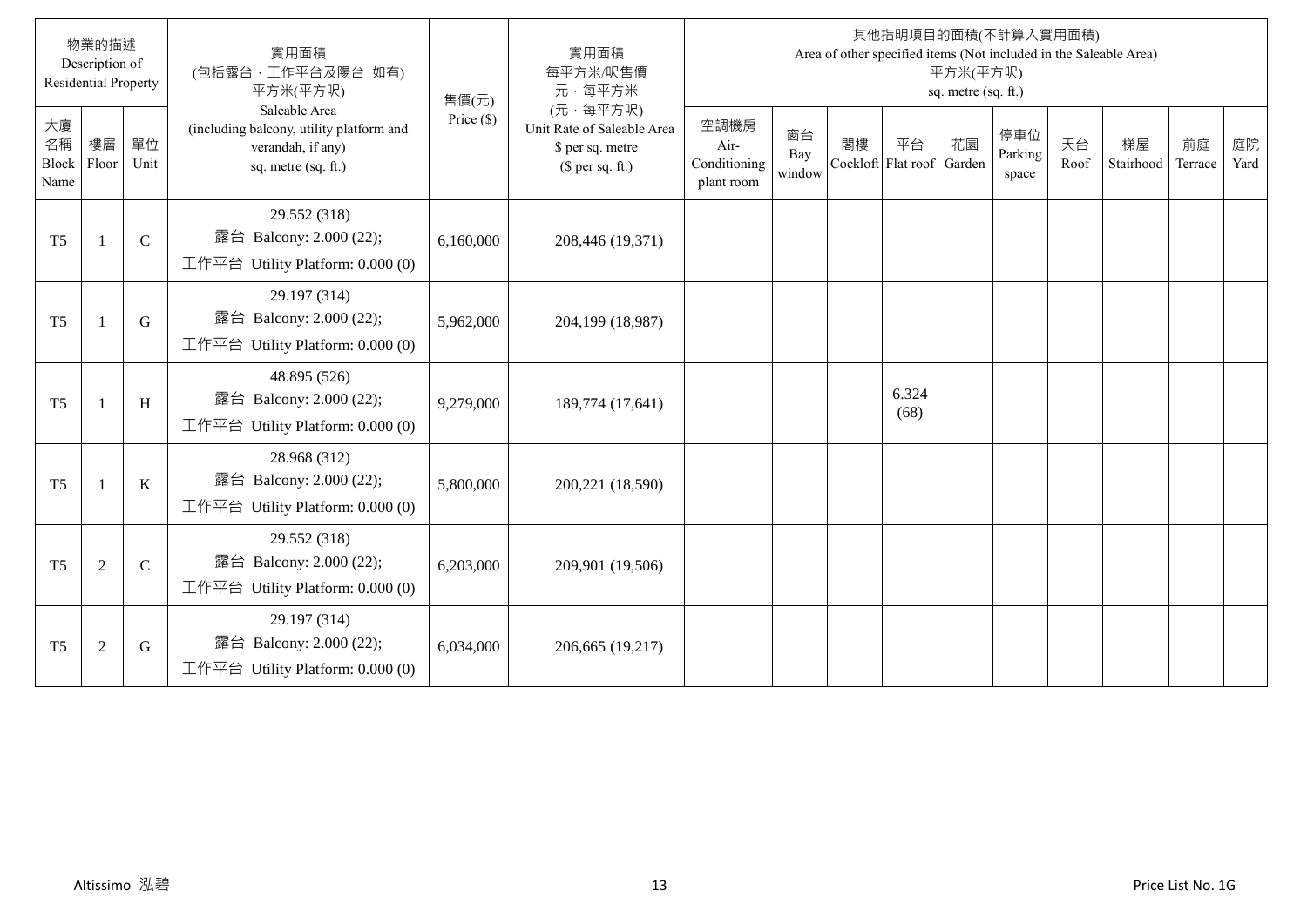|                           | 物業的描述<br>Description of<br><b>Residential Property</b> |              | 實用面積<br>(包括露台,工作平台及陽台 如有)<br>平方米(平方呎)                                                                 | 售價(元)        | 實用面積<br>每平方米/呎售價<br>元·每平方米                                                     |                                            |                     |    |                          | 平方米(平方呎)<br>sq. metre (sq. ft.) | 其他指明項目的面積(不計算入實用面積)<br>Area of other specified items (Not included in the Saleable Area) |            |                 |               |            |
|---------------------------|--------------------------------------------------------|--------------|-------------------------------------------------------------------------------------------------------|--------------|--------------------------------------------------------------------------------|--------------------------------------------|---------------------|----|--------------------------|---------------------------------|------------------------------------------------------------------------------------------|------------|-----------------|---------------|------------|
| 大廈<br>名稱<br>Block<br>Name | 樓層<br>Floor                                            | 單位<br>Unit   | Saleable Area<br>(including balcony, utility platform and<br>verandah, if any)<br>sq. metre (sq. ft.) | Price $(\$)$ | (元·每平方呎)<br>Unit Rate of Saleable Area<br>\$ per sq. metre<br>(\$ per sq. ft.) | 空調機房<br>Air-<br>Conditioning<br>plant room | 窗台<br>Bay<br>window | 閣樓 | 平台<br>Cockloft Flat roof | 花園<br>Garden                    | 停車位<br>Parking<br>space                                                                  | 天台<br>Roof | 梯屋<br>Stairhood | 前庭<br>Terrace | 庭院<br>Yard |
| T <sub>5</sub>            | $\overline{2}$                                         | H            | 48.895 (526)<br>露台 Balcony: 2.000 (22);<br>工作平台 Utility Platform: 0.000 (0)                           | 9,298,000    | 190,163 (17,677)                                                               |                                            |                     |    |                          |                                 |                                                                                          |            |                 |               |            |
| T <sub>5</sub>            | $\overline{2}$                                         | K            | 28.968 (312)<br>露台 Balcony: 2.000 (22);<br>工作平台 Utility Platform: 0.000 (0)                           | 6,086,000    | 210,094 (19,506)                                                               |                                            |                     |    |                          |                                 |                                                                                          |            |                 |               |            |
| T <sub>5</sub>            | 3                                                      | $\mathsf{C}$ | 29.552 (318)<br>露台 Balcony: 2.000 (22);<br>工作平台 Utility Platform: 0.000 (0)                           | 6,247,000    | 211,390 (19,645)                                                               |                                            |                     |    |                          |                                 |                                                                                          |            |                 |               |            |
| T <sub>5</sub>            | 3                                                      | G            | 29.197 (314)<br>露台 Balcony: 2.000 (22);<br>工作平台 Utility Platform: $0.000(0)$                          | 6,076,000    | 208,104 (19,350)                                                               |                                            |                     |    |                          |                                 |                                                                                          |            |                 |               |            |
| T <sub>5</sub>            | 3                                                      | H            | 48.895 (526)<br>露台 Balcony: 2.000 (22);<br>工作平台 Utility Platform: $0.000(0)$                          | 9,410,000    | 192,453 (17,890)                                                               |                                            |                     |    |                          |                                 |                                                                                          |            |                 |               |            |
| T <sub>5</sub>            | 3                                                      | K            | 28.968 (312)<br>露台 Balcony: 2.000 (22);<br>工作平台 Utility Platform: $0.000(0)$                          | 6,129,000    | 211,578 (19,644)                                                               |                                            |                     |    |                          |                                 |                                                                                          |            |                 |               |            |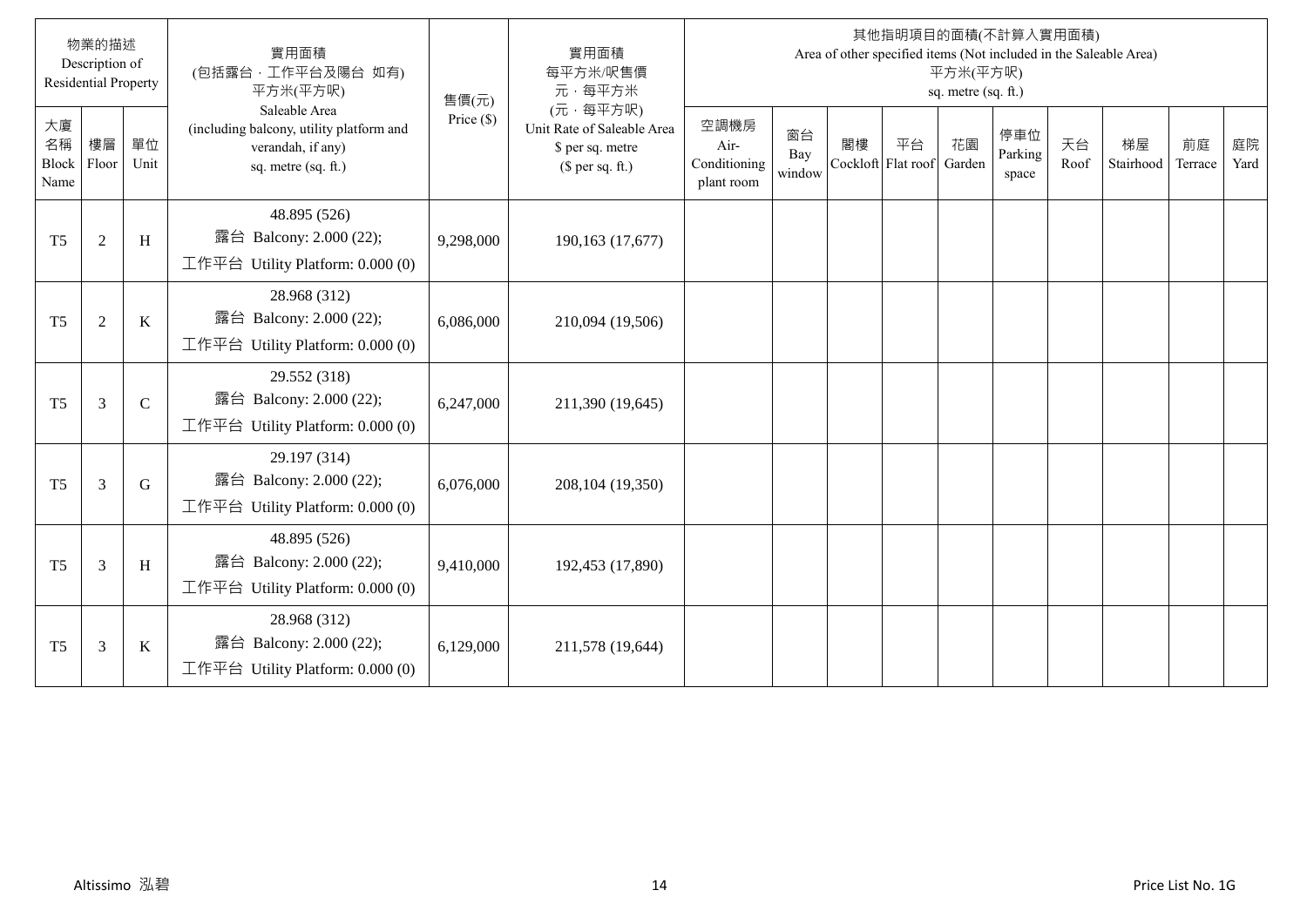|                                  | 物業的描述<br>Description of<br><b>Residential Property</b> |              | 實用面積<br>(包括露台·工作平台及陽台 如有)<br>平方米(平方呎)                                                                 | 售價(元)        | 實用面積<br>每平方米/呎售價<br>元·每平方米                                                     |                                            |                     |    |                          | 平方米(平方呎)<br>sq. metre (sq. ft.) | 其他指明項目的面積(不計算入實用面積)<br>Area of other specified items (Not included in the Saleable Area) |            |                 |               |            |
|----------------------------------|--------------------------------------------------------|--------------|-------------------------------------------------------------------------------------------------------|--------------|--------------------------------------------------------------------------------|--------------------------------------------|---------------------|----|--------------------------|---------------------------------|------------------------------------------------------------------------------------------|------------|-----------------|---------------|------------|
| 大廈<br>名稱<br><b>Block</b><br>Name | 樓層<br>Floor                                            | 單位<br>Unit   | Saleable Area<br>(including balcony, utility platform and<br>verandah, if any)<br>sq. metre (sq. ft.) | Price $(\$)$ | (元·每平方呎)<br>Unit Rate of Saleable Area<br>\$ per sq. metre<br>(\$ per sq. ft.) | 空調機房<br>Air-<br>Conditioning<br>plant room | 窗台<br>Bay<br>window | 閣樓 | 平台<br>Cockloft Flat roof | 花園<br>Garden                    | 停車位<br>Parking<br>space                                                                  | 天台<br>Roof | 梯屋<br>Stairhood | 前庭<br>Terrace | 庭院<br>Yard |
| T <sub>5</sub>                   | 5                                                      | $\mathsf{C}$ | 29.552 (318)<br>露台 Balcony: 2.000 (22);<br>工作平台 Utility Platform: 0.000 (0)                           | 6,290,000    | 212,845 (19,780)                                                               |                                            |                     |    |                          |                                 |                                                                                          |            |                 |               |            |
| T <sub>5</sub>                   | 5                                                      | G            | 29.197 (314)<br>露台 Balcony: 2.000 (22);<br>工作平台 Utility Platform: 0.000 (0)                           | 6,119,000    | 209,576 (19,487)                                                               |                                            |                     |    |                          |                                 |                                                                                          |            |                 |               |            |
| T <sub>5</sub>                   | 5                                                      | H            | 48.895 (526)<br>露台 Balcony: 2.000 (22);<br>工作平台 Utility Platform: $0.000(0)$                          | 9,428,000    | 192,821 (17,924)                                                               |                                            |                     |    |                          |                                 |                                                                                          |            |                 |               |            |
| T <sub>5</sub>                   | 5                                                      | K            | 28.968 (312)<br>露台 Balcony: 2.000 (22);<br>工作平台 Utility Platform: 0.000 (0)                           | 6,171,000    | 213,028 (19,779)                                                               |                                            |                     |    |                          |                                 |                                                                                          |            |                 |               |            |
| T <sub>5</sub>                   | 6                                                      | $\mathsf{C}$ | 29.552 (318)<br>露台 Balcony: 2.000 (22);<br>工作平台 Utility Platform: $0.000(0)$                          | 6,315,000    | 213,691 (19,858)                                                               |                                            |                     |    |                          |                                 |                                                                                          |            |                 |               |            |
| T <sub>5</sub>                   | 6                                                      | G            | 29.197 (314)<br>露台 Balcony: 2.000 (22);<br>工作平台 Utility Platform: $0.000(0)$                          | 6,205,000    | 212,522 (19,761)                                                               |                                            |                     |    |                          |                                 |                                                                                          |            |                 |               |            |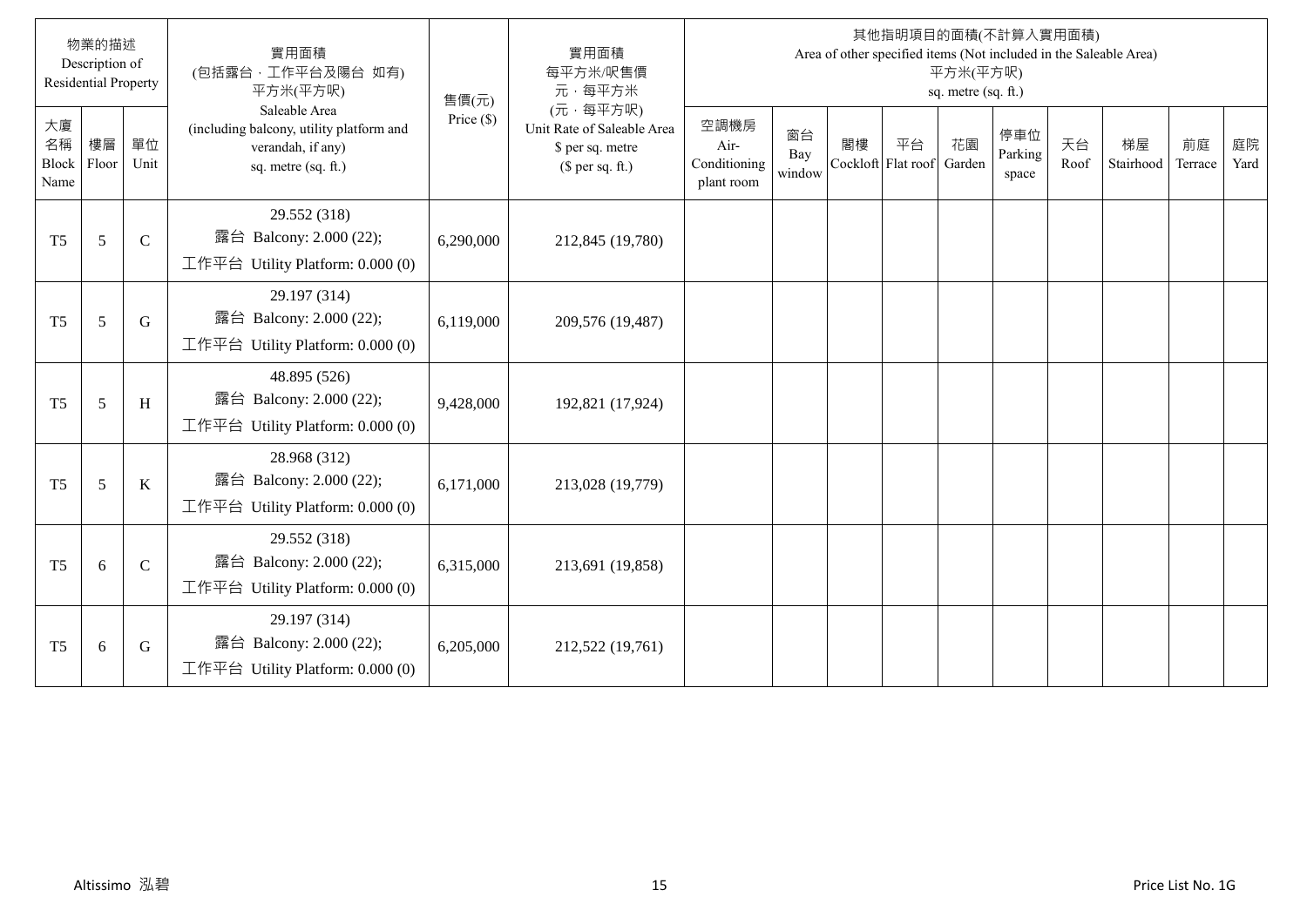|                           | 物業的描述<br>Description of<br><b>Residential Property</b> |              | 實用面積<br>(包括露台,工作平台及陽台 如有)<br>平方米(平方呎)                                                                 | 售價(元)        | 實用面積<br>每平方米/呎售價<br>元·每平方米                                                     |                                            |                     |    |                          | 平方米(平方呎)<br>sq. metre (sq. ft.) | 其他指明項目的面積(不計算入實用面積)<br>Area of other specified items (Not included in the Saleable Area) |            |                 |               |            |
|---------------------------|--------------------------------------------------------|--------------|-------------------------------------------------------------------------------------------------------|--------------|--------------------------------------------------------------------------------|--------------------------------------------|---------------------|----|--------------------------|---------------------------------|------------------------------------------------------------------------------------------|------------|-----------------|---------------|------------|
| 大廈<br>名稱<br>Block<br>Name | 樓層<br>Floor                                            | 單位<br>Unit   | Saleable Area<br>(including balcony, utility platform and<br>verandah, if any)<br>sq. metre (sq. ft.) | Price $(\$)$ | (元·每平方呎)<br>Unit Rate of Saleable Area<br>\$ per sq. metre<br>(\$ per sq. ft.) | 空調機房<br>Air-<br>Conditioning<br>plant room | 窗台<br>Bay<br>window | 閣樓 | 平台<br>Cockloft Flat roof | 花園<br>Garden                    | 停車位<br>Parking<br>space                                                                  | 天台<br>Roof | 梯屋<br>Stairhood | 前庭<br>Terrace | 庭院<br>Yard |
| T <sub>5</sub>            | 6                                                      | H            | 48.895 (526)<br>露台 Balcony: 2.000 (22);<br>工作平台 Utility Platform: 0.000 (0)                           | 9,559,000    | 195,501 (18,173)                                                               |                                            |                     |    |                          |                                 |                                                                                          |            |                 |               |            |
| T <sub>5</sub>            | 6                                                      | K            | 28.968 (312)<br>露台 Balcony: 2.000 (22);<br>工作平台 Utility Platform: 0.000 (0)                           | 6,196,000    | 213,891 (19,859)                                                               |                                            |                     |    |                          |                                 |                                                                                          |            |                 |               |            |
| T <sub>5</sub>            | $\overline{7}$                                         | $\mathsf{C}$ | 29.552 (318)<br>露台 Balcony: 2.000 (22);<br>工作平台 Utility Platform: 0.000 (0)                           | 6,366,000    | 215,417 (20,019)                                                               |                                            |                     |    |                          |                                 |                                                                                          |            |                 |               |            |
| T <sub>5</sub>            | $\overline{7}$                                         | G            | 29.197 (314)<br>露台 Balcony: 2.000 (22);<br>工作平台 Utility Platform: 0.000 (0)                           | 6,786,000    | 232,421 (21,611)                                                               |                                            |                     |    |                          |                                 |                                                                                          |            |                 |               |            |
| T <sub>5</sub>            | $\overline{7}$                                         | H            | 48.895 (526)<br>露台 Balcony: 2.000 (22);<br>工作平台 Utility Platform: $0.000(0)$                          | 10,017,000   | 204,868 (19,044)                                                               |                                            |                     |    |                          |                                 |                                                                                          |            |                 |               |            |
| T <sub>5</sub>            | $\overline{7}$                                         | K            | 28.968 (312)<br>露台 Balcony: 2.000 (22);<br>工作平台 Utility Platform: $0.000(0)$                          | 6,214,000    | 214,513 (19,917)                                                               |                                            |                     |    |                          |                                 |                                                                                          |            |                 |               |            |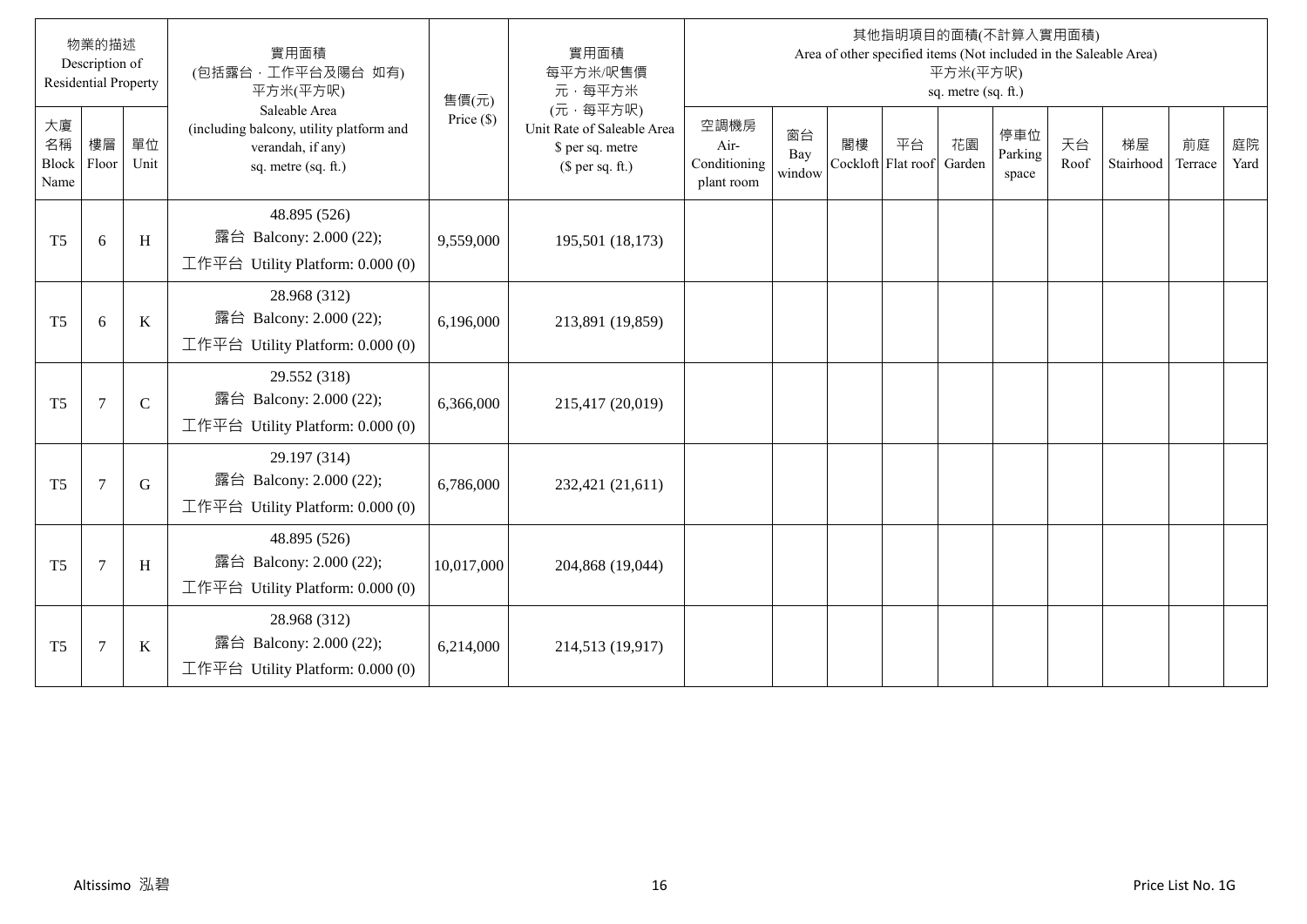|                           | 物業的描述<br>Description of<br><b>Residential Property</b> |               | 實用面積<br>(包括露台,工作平台及陽台 如有)<br>平方米(平方呎)                                                                 | 售價(元)        | 實用面積<br>每平方米/呎售價<br>元·每平方米                                                     |                                            |                     |    |                          | 平方米(平方呎)<br>sq. metre (sq. ft.) | 其他指明項目的面積(不計算入實用面積)<br>Area of other specified items (Not included in the Saleable Area) |            |                 |               |            |
|---------------------------|--------------------------------------------------------|---------------|-------------------------------------------------------------------------------------------------------|--------------|--------------------------------------------------------------------------------|--------------------------------------------|---------------------|----|--------------------------|---------------------------------|------------------------------------------------------------------------------------------|------------|-----------------|---------------|------------|
| 大廈<br>名稱<br>Block<br>Name | 樓層<br>Floor                                            | 單位<br>Unit    | Saleable Area<br>(including balcony, utility platform and<br>verandah, if any)<br>sq. metre (sq. ft.) | Price $(\$)$ | (元·每平方呎)<br>Unit Rate of Saleable Area<br>\$ per sq. metre<br>(\$ per sq. ft.) | 空調機房<br>Air-<br>Conditioning<br>plant room | 窗台<br>Bay<br>window | 閣樓 | 平台<br>Cockloft Flat roof | 花園<br>Garden                    | 停車位<br>Parking<br>space                                                                  | 天台<br>Roof | 梯屋<br>Stairhood | 前庭<br>Terrace | 庭院<br>Yard |
| T <sub>5</sub>            | 8                                                      | $\mathcal{C}$ | 29.552 (318)<br>露台 Balcony: 2.000 (22);<br>工作平台 Utility Platform: 0.000 (0)                           | 6,460,000    | 218,598 (20,314)                                                               |                                            |                     |    |                          |                                 |                                                                                          |            |                 |               |            |
| T <sub>5</sub>            | 8                                                      | G             | 29.197 (314)<br>露台 Balcony: 2.000 (22);<br>工作平台 Utility Platform: $0.000(0)$                          | 6,982,000    | 239,134 (22,236)                                                               |                                            |                     |    |                          |                                 |                                                                                          |            |                 |               |            |
| T <sub>5</sub>            | $\,8\,$                                                | H             | 48.895 (526)<br>露台 Balcony: 2.000 (22);<br>工作平台 Utility Platform: 0.000 (0)                           | 10,165,000   | 207,894 (19,325)                                                               |                                            |                     |    |                          |                                 |                                                                                          |            |                 |               |            |
| T <sub>5</sub>            | 8                                                      | K             | 28.968 (312)<br>露台 Balcony: 2.000 (22);<br>工作平台 Utility Platform: $0.000(0)$                          | 6,306,000    | 217,688 (20,212)                                                               |                                            |                     |    |                          |                                 |                                                                                          |            |                 |               |            |
| T <sub>5</sub>            | 9                                                      | $\mathsf{C}$  | 29.552 (318)<br>露台 Balcony: 2.000 (22);<br>工作平台 Utility Platform: $0.000(0)$                          | 6,460,000    | 218,598 (20,314)                                                               |                                            |                     |    |                          |                                 |                                                                                          |            |                 |               |            |
| T <sub>5</sub>            | 9                                                      | G             | 29.197 (314)<br>露台 Balcony: 2.000 (22);<br>工作平台 Utility Platform: $0.000(0)$                          | 6,982,000    | 239,134 (22,236)                                                               |                                            |                     |    |                          |                                 |                                                                                          |            |                 |               |            |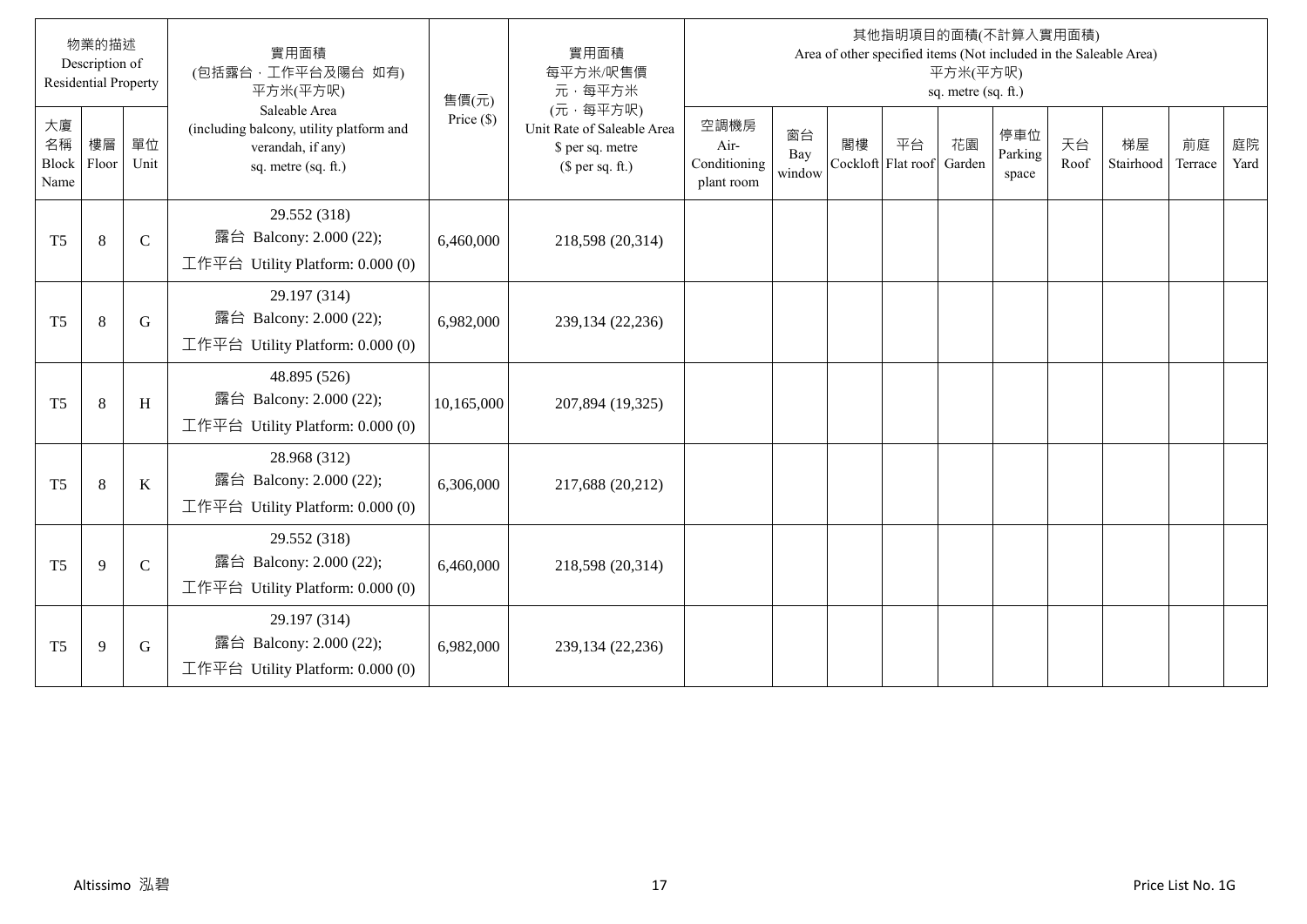|                           | 物業的描述<br>Description of<br><b>Residential Property</b> |              | 實用面積<br>(包括露台,工作平台及陽台 如有)<br>平方米(平方呎)                                                                 | 售價(元)        | 實用面積<br>每平方米/呎售價<br>元·每平方米                                                     |                                            |                     |    |                          | 平方米(平方呎)<br>sq. metre (sq. ft.) | 其他指明項目的面積(不計算入實用面積)<br>Area of other specified items (Not included in the Saleable Area) |            |                 |               |            |
|---------------------------|--------------------------------------------------------|--------------|-------------------------------------------------------------------------------------------------------|--------------|--------------------------------------------------------------------------------|--------------------------------------------|---------------------|----|--------------------------|---------------------------------|------------------------------------------------------------------------------------------|------------|-----------------|---------------|------------|
| 大廈<br>名稱<br>Block<br>Name | 樓層<br>Floor                                            | 單位<br>Unit   | Saleable Area<br>(including balcony, utility platform and<br>verandah, if any)<br>sq. metre (sq. ft.) | Price $(\$)$ | (元·每平方呎)<br>Unit Rate of Saleable Area<br>\$ per sq. metre<br>(\$ per sq. ft.) | 空調機房<br>Air-<br>Conditioning<br>plant room | 窗台<br>Bay<br>window | 閣樓 | 平台<br>Cockloft Flat roof | 花園<br>Garden                    | 停車位<br>Parking<br>space                                                                  | 天台<br>Roof | 梯屋<br>Stairhood | 前庭<br>Terrace | 庭院<br>Yard |
| T <sub>5</sub>            | 9                                                      | H            | 48.895 (526)<br>露台 Balcony: 2.000 (22);<br>工作平台 Utility Platform: 0.000 (0)                           | 10,165,000   | 207,894 (19,325)                                                               |                                            |                     |    |                          |                                 |                                                                                          |            |                 |               |            |
| T <sub>5</sub>            | 9                                                      | K            | 28.968 (312)<br>露台 Balcony: 2.000 (22);<br>工作平台 Utility Platform: 0.000 (0)                           | 6,306,000    | 217,688 (20,212)                                                               |                                            |                     |    |                          |                                 |                                                                                          |            |                 |               |            |
| T <sub>5</sub>            | 10                                                     | $\mathsf{C}$ | 29.552 (318)<br>露台 Balcony: 2.000 (22);<br>工作平台 Utility Platform: 0.000 (0)                           | 6,522,000    | 220,696 (20,509)                                                               |                                            |                     |    |                          |                                 |                                                                                          |            |                 |               |            |
| T <sub>5</sub>            | 10                                                     | G            | 29.197 (314)<br>露台 Balcony: 2.000 (22);<br>工作平台 Utility Platform: $0.000(0)$                          | 7,147,000    | 244,785 (22,761)                                                               |                                            |                     |    |                          |                                 |                                                                                          |            |                 |               |            |
| T <sub>5</sub>            | 10                                                     | H            | 48.895 (526)<br>露台 Balcony: 2.000 (22);<br>工作平台 Utility Platform: $0.000(0)$                          | 10,264,000   | 209,919 (19,513)                                                               |                                            |                     |    |                          |                                 |                                                                                          |            |                 |               |            |
| T <sub>5</sub>            | 10                                                     | K            | 28.968 (312)<br>露台 Balcony: 2.000 (22);<br>工作平台 Utility Platform: $0.000(0)$                          | 6,367,000    | 219,794 (20,407)                                                               |                                            |                     |    |                          |                                 |                                                                                          |            |                 |               |            |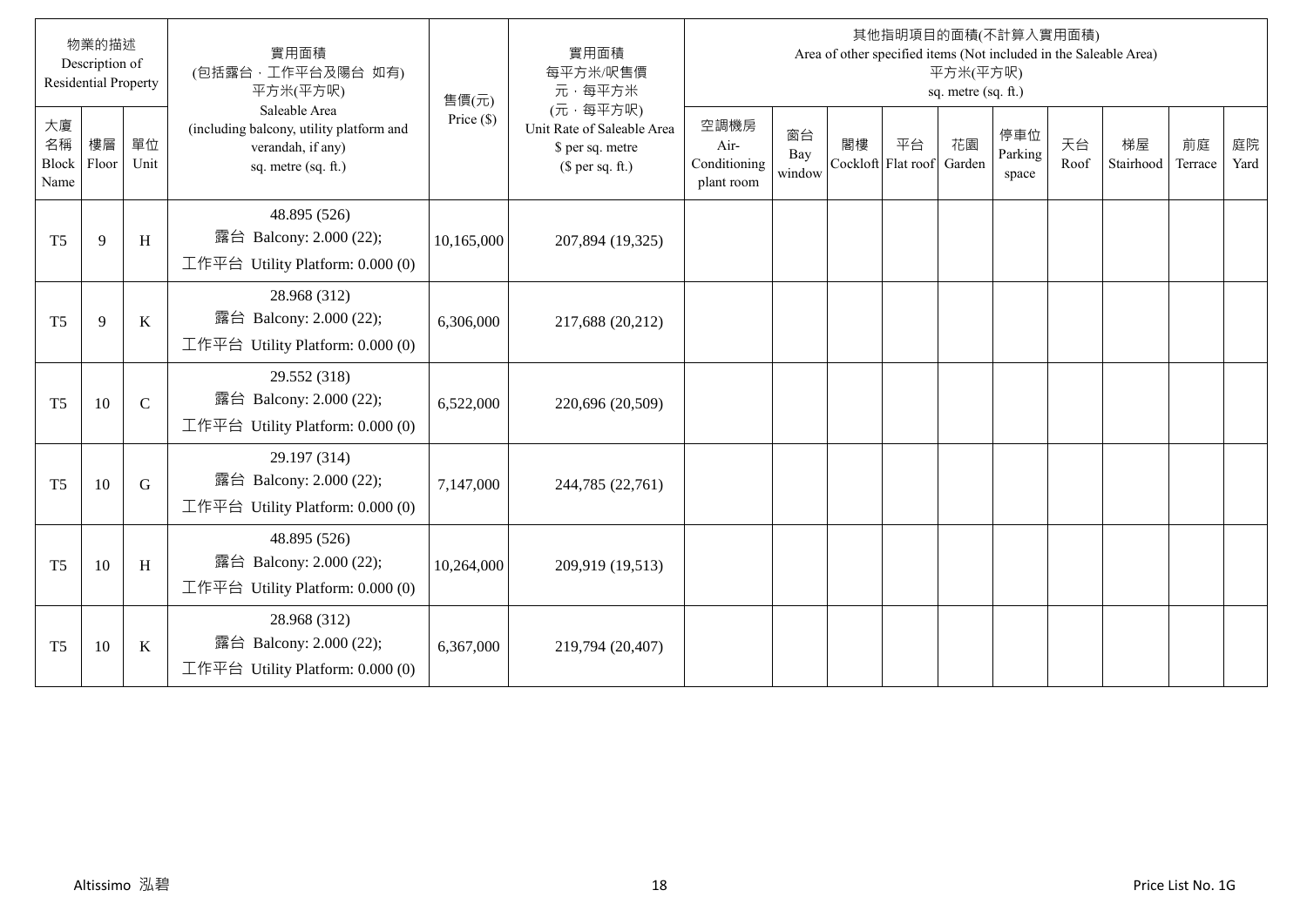|                           | 物業的描述<br>Description of<br><b>Residential Property</b> |               | 實用面積<br>(包括露台·工作平台及陽台 如有)<br>平方米(平方呎)                                                                 | 售價(元)        | 實用面積<br>每平方米/呎售價<br>元·每平方米                                                     |                                            |                     |                          |    | 平方米(平方呎)<br>sq. metre (sq. ft.) | 其他指明項目的面積(不計算入實用面積)     |            | Area of other specified items (Not included in the Saleable Area) |               |            |
|---------------------------|--------------------------------------------------------|---------------|-------------------------------------------------------------------------------------------------------|--------------|--------------------------------------------------------------------------------|--------------------------------------------|---------------------|--------------------------|----|---------------------------------|-------------------------|------------|-------------------------------------------------------------------|---------------|------------|
| 大廈<br>名稱<br>Block<br>Name | 樓層<br>Floor                                            | 單位<br>Unit    | Saleable Area<br>(including balcony, utility platform and<br>verandah, if any)<br>sq. metre (sq. ft.) | Price $(\$)$ | (元·每平方呎)<br>Unit Rate of Saleable Area<br>\$ per sq. metre<br>$$$ per sq. ft.) | 空調機房<br>Air-<br>Conditioning<br>plant room | 窗台<br>Bay<br>window | 閣樓<br>Cockloft Flat roof | 平台 | 花園<br>Garden                    | 停車位<br>Parking<br>space | 天台<br>Roof | 梯屋<br>Stairhood                                                   | 前庭<br>Terrace | 庭院<br>Yard |
| T <sub>5</sub>            | 11                                                     | $\mathcal{C}$ | 29.552 (318)<br>露台 Balcony: 2.000 (22);<br>工作平台 Utility Platform: 0.000 (0)                           | 6,629,000    | 224,316 (20,846)                                                               |                                            |                     |                          |    |                                 |                         |            |                                                                   |               |            |
| T <sub>5</sub>            | 11                                                     | G             | 29.197 (314)<br>露台 Balcony: 2.000 (22);<br>工作平台 Utility Platform: 0.000 (0)                           | 7,250,000    | 248,313 (23,089)                                                               |                                            |                     |                          |    |                                 |                         |            |                                                                   |               |            |
| T <sub>5</sub>            | 11                                                     | H             | 48.895 (526)<br>露台 Balcony: 2.000 (22);<br>工作平台 Utility Platform: $0.000(0)$                          | 10,412,000   | 212,946 (19,795)                                                               |                                            |                     |                          |    |                                 |                         |            |                                                                   |               |            |
| T <sub>5</sub>            | 11                                                     | K             | 28.968 (312)<br>露台 Balcony: 2.000 (22);<br>工作平台 Utility Platform: $0.000(0)$                          | 6,459,000    | 222,970 (20,702)                                                               |                                            |                     |                          |    |                                 |                         |            |                                                                   |               |            |
| T <sub>5</sub>            | 12                                                     | $\mathsf{C}$  | 29.552 (318)<br>露台 Balcony: 2.000 (22);<br>工作平台 Utility Platform: 0.000 (0)                           | 6,764,000    | 228,885 (21,270)                                                               |                                            |                     |                          |    |                                 |                         |            |                                                                   |               |            |
| T <sub>5</sub>            | 12                                                     | G             | 29.197 (314)<br>露台 Balcony: 2.000 (22);<br>工作平台 Utility Platform: 0.000 (0)                           | 7,353,000    | 251,841 (23,417)                                                               |                                            |                     |                          |    |                                 |                         |            |                                                                   |               |            |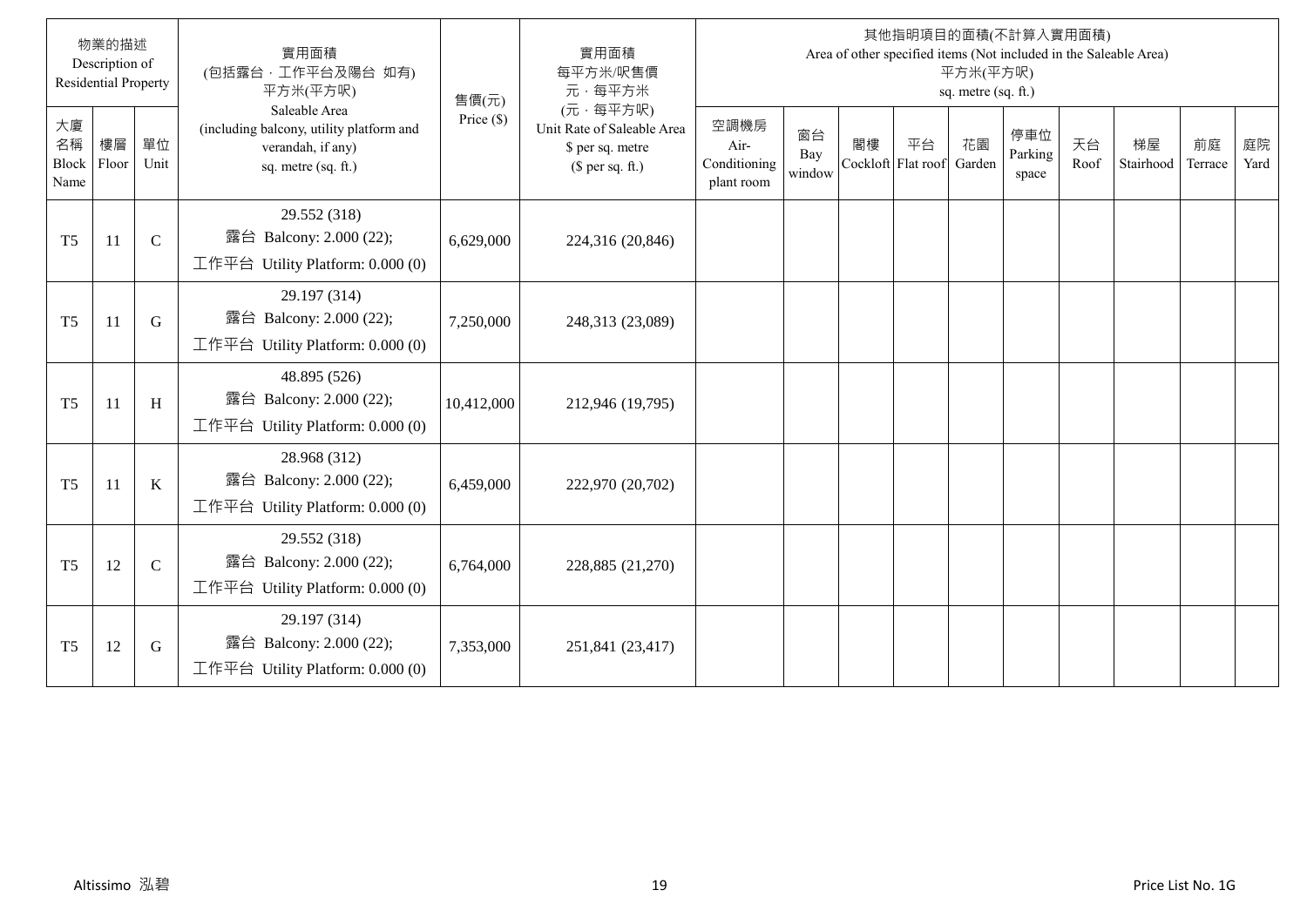|                  | 物業的描述<br>Description of<br><b>Residential Property</b> |             | 實用面積<br>(包括露台,工作平台及陽台 如有)<br>平方米(平方呎)                                                                 | 售價(元)        | 實用面積<br>每平方米/呎售價<br>元·每平方米                                                     |                                            |                     |    |                          | 平方米(平方呎)<br>sq. metre (sq. ft.) | 其他指明項目的面積(不計算入實用面積)     |            | Area of other specified items (Not included in the Saleable Area) |               |            |
|------------------|--------------------------------------------------------|-------------|-------------------------------------------------------------------------------------------------------|--------------|--------------------------------------------------------------------------------|--------------------------------------------|---------------------|----|--------------------------|---------------------------------|-------------------------|------------|-------------------------------------------------------------------|---------------|------------|
| 大廈<br>名稱<br>Name | 樓層<br>Block Floor                                      | 單位<br>Unit  | Saleable Area<br>(including balcony, utility platform and<br>verandah, if any)<br>sq. metre (sq. ft.) | Price $(\$)$ | (元·每平方呎)<br>Unit Rate of Saleable Area<br>\$ per sq. metre<br>$$$ per sq. ft.) | 空調機房<br>Air-<br>Conditioning<br>plant room | 窗台<br>Bay<br>window | 閣樓 | 平台<br>Cockloft Flat roof | 花園<br>Garden                    | 停車位<br>Parking<br>space | 天台<br>Roof | 梯屋<br>Stairhood                                                   | 前庭<br>Terrace | 庭院<br>Yard |
| T <sub>5</sub>   | 12                                                     | H           | 48.895 (526)<br>露台 Balcony: 2.000 (22);<br>工作平台 Utility Platform: $0.000(0)$                          | 10,560,000   | 215,973 (20,076)                                                               |                                            |                     |    |                          |                                 |                         |            |                                                                   |               |            |
| T <sub>5</sub>   | 12                                                     | $\mathbf K$ | 28.968 (312)<br>露台 Balcony: 2.000 (22);<br>工作平台 Utility Platform: $0.000(0)$                          | 6,551,000    | 226,146 (20,997)                                                               |                                            |                     |    |                          |                                 |                         |            |                                                                   |               |            |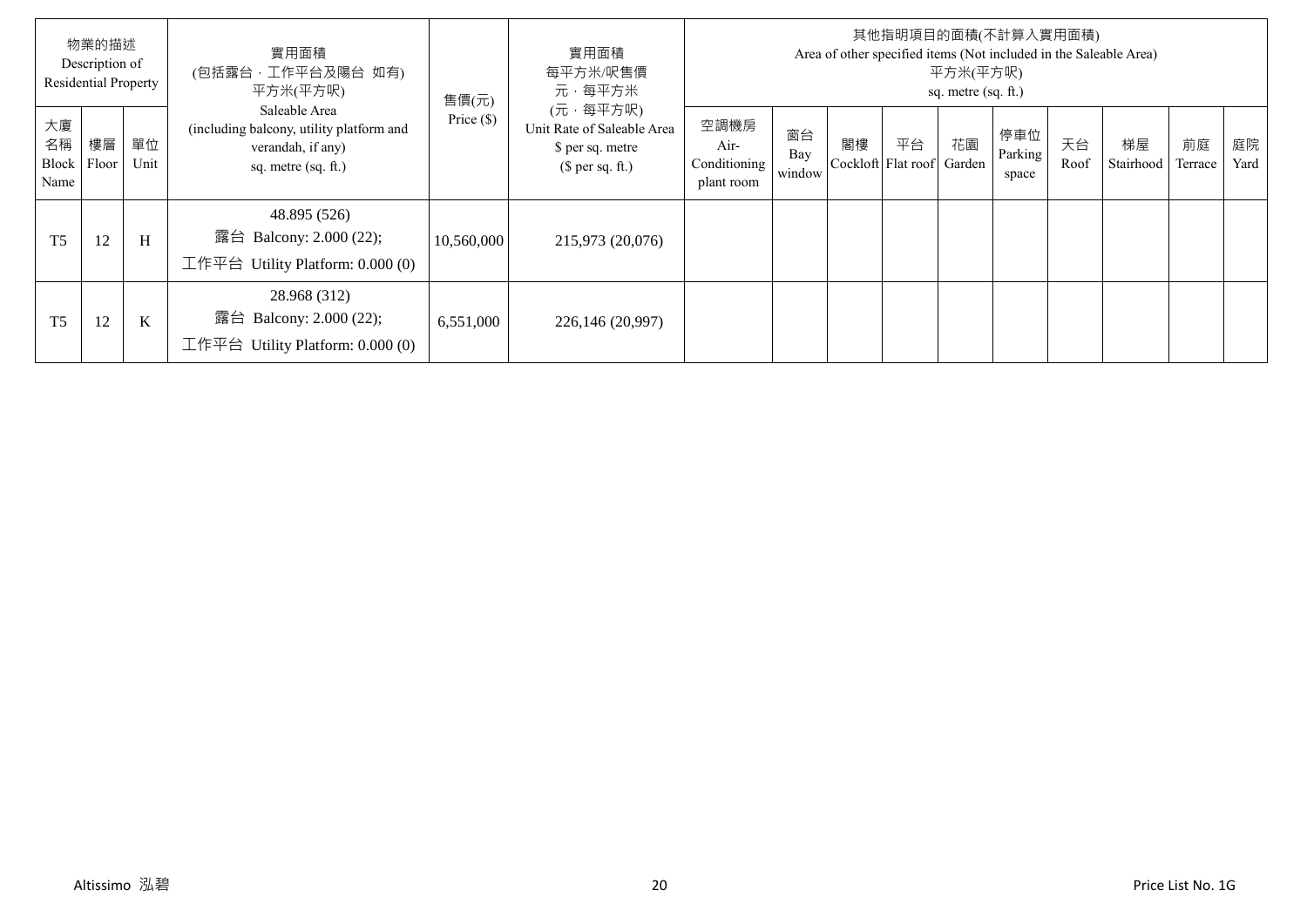#### **第三部份:其他資料 Part 3: Other Information**

### (1) 準買家應參閱發展項目的售樓說明書,以了解該項目的資料。

Prospective purchasers are advised to refer to the sales brochure for the development for information on the development.

## (2) 根據《一手住宅物業銷售條例》第 52(1)條及第 53(2)及(3)條 ,–

According to sections 52(1) and 53(2) and (3) of the Residential Properties (First-hand Sales) Ordinance, –

## 第 52(1) 條 / Section 52(1)

在某人就指明住宅物業與擁有人訂立臨時買賣合約時,該人須向擁有人支付售價的 5%的臨時訂金。

A preliminary deposit of 5% of the purchase price is payable by a person to the owner on entering into a preliminary agreement for sale and purchase in respect of the specified residential property with the owner.

#### 第 53(2) 條 / Section 53(2)

如某人於某日期訂立臨時買賣合約,並於該日期後的 5 個工作日內,就有關住宅物業簽立買賣合約,則擁有人必須在該日期後的 8 個工作日內,簽立該買賣合約。 If a person executes an agreement for sale and purchase in respect of the residential property within 5 working days after the date on which the person enters into the preliminary agreement for sale and purchase, the owner must execute the agreement for sale and purchase within 8 working days after that date.

## 第 53(3) 條 / Section 53(3)

如某人於某日期訂立臨時買賣合約時,但沒有於該日期後的 5 個工作日內,就有關住宅物業簽立買賣合約,則 – (i) 該臨時合約即告終止;(ii) 有關的臨時訂金即予沒收;及 (iii) 擁有 人不得就該人沒有簽立買賣合約而針對該人提出進一步申索。

If a person does not execute an agreement for sale and purchase in respect of the residential property within 5 working days after the date on which the person enters into the preliminary agreement for sale and purchase-

(i) the preliminary agreement is terminated; (ii) the preliminary deposit is forfeited; and (iii) the owner does not have any further claim against the person for the failure.

## (3) 實用面積及屬該住宅物業其他指明項目的面積是按《一手住宅物業銷售條例》第 8 條及附表二第 2 部的計算得出的。

The saleable area and area of other specified items of the residential property are calculated in accordance with section 8 and Part 2 of Schedule 2 to the Residential Properties(First-hand Sales) Ordinance.

- 
- (4) (i) 註:在第(4)段中: (a) 「售價」指本價單第二部份中所列之住宅物業的售價,而「成交金額」指將於臨時合約中訂明的住宅物業的實際售價。因應不同支付條款 及/或折扣按售價計算得出之價目,皆以進位到最接近的千位數作為成交金額。
	- (b) 「工作日」按《一手住宅物業銷售條例》第 2(1)條所定義。
	- (c) 「臨時合約」指臨時買賣合約。
	- (d) 「正式合約」指正式買賣合約。

Note: In paragraph (4): (a)

- "price" means the price of the residential property set out in Part 2 of this price list, and "transaction price" means the actual price of the residential property to be set out in PASP. The price obtained after applying the relevant terms of payment and/or applicable discount(s) on the price will be rounded up to the nearest thousand to determine the transaction price.
- (b) "working day" shall be as defined in section 2(1) of the Residential Properties (First-hand Sales) Ordinance.
- (c) "PASP" means the Preliminary Agreement for Sale and Purchase.
- (d) "ASP" means the Agreement for Sale and Purchase.

#### 於簽署臨時合約時,買方須繳付相等於成交金額的 5%作為臨時訂金,請帶備港幣\$100,000 銀行本票以支付部份臨時訂金,抬頭請寫「的折律師行」或"Deacons"。請另備支票 以繳付臨時訂金之餘額。

The purchasers shall pay the preliminary deposit equivalent to 5% of the transaction price upon signing of the PASP. Please bring along a cashiers' order of HK\$100,000 made payable to "Deacons" for payment of part of the preliminary deposit. Please also bring along a cheque for payment of the balance of the preliminary deposit.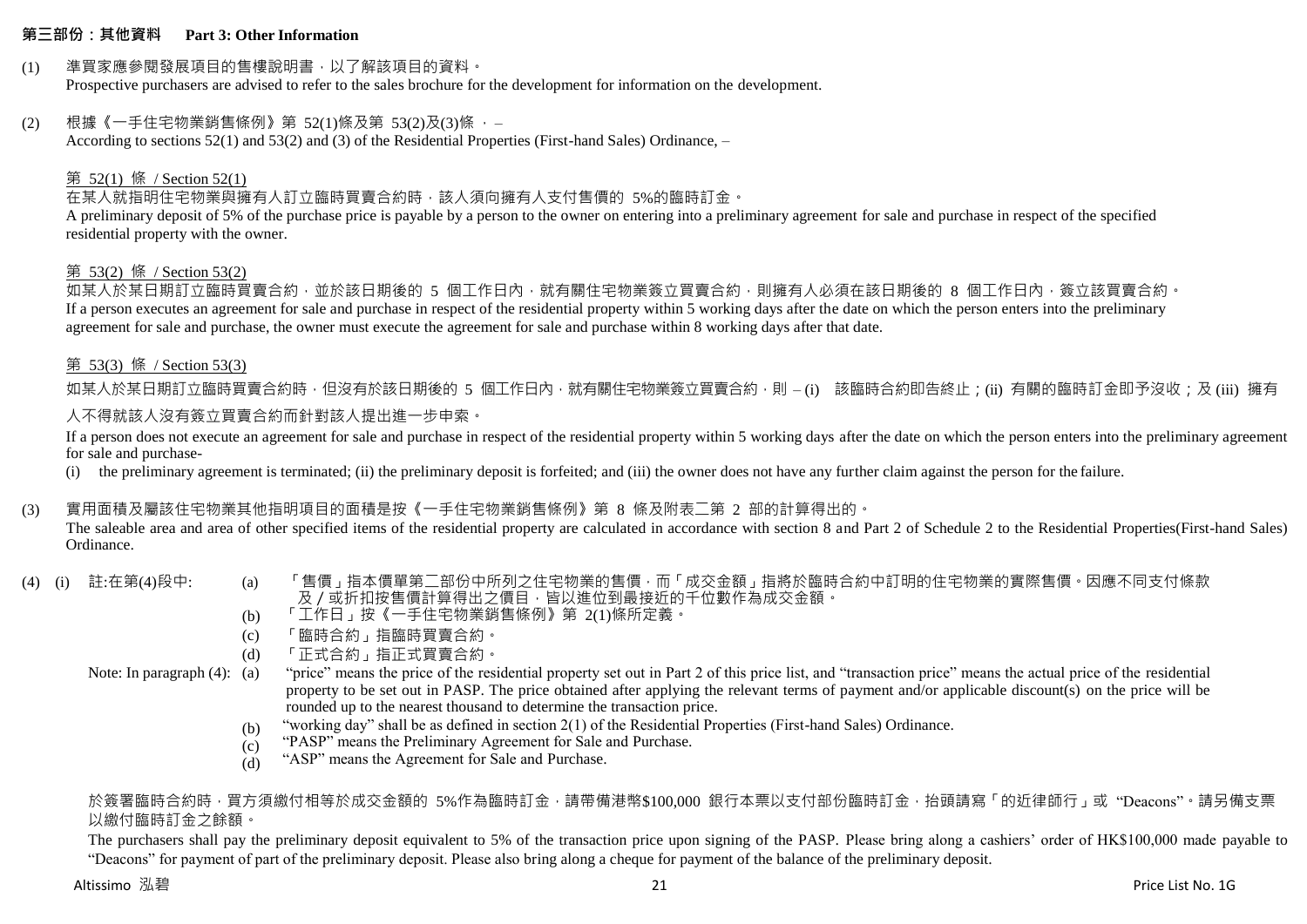## **支付條款 Terms of Payment**

- (A) 120 天現金優惠付款計劃 120-day Cash Payment Plan (照售價減 10%) (10% discount from the price)
	- (1) 買方須於簽署臨時合約時繳付相等於成交金額 5%作為臨時訂金。買方須於簽署臨時合約後 5 個工作日內簽署正式合約。 The purchaser shall pay the preliminary deposit equivalent to 5% of the transaction price upon signing of the PASP. The ASP shall be signed by the purchaser within 5 working days after signing of the PASP.
	- (2) 買方簽署臨時合約後 30 天內再付成交金額 5%作為加付訂金。

A further 5% of the transaction price being further deposit shall be paid by the purchaser within 30 days after signing of the PASP.

(3) 成交金額90%即成交金額餘款於買方簽署臨時合約後120 天內或於賣方就其有能力將有關住宅物業有效地轉讓予買方一事向買方發出書面通知的日期後的14 日內由買 方付清,以較早者為準。

90% of the transaction price being balance of the transaction price shall be paid by the purchaser within 120 days after signing of the PASP or within 14 days after the date of written notification to the purchaser that the vendor is in a position validly to assign the relevant residential property to the purchaser, whichever is earlier.

- (A1) 500 天輕鬆付款計劃 500-day Easy Payment Plan (照售價減 7%) (7% discount from the price)
	- (1) 買方須於簽署臨時合約時繳付相等於成交金額 5%作為臨時訂金。買方須於簽署臨時合約後 5 個工作日內簽署正式合約。 The purchaser shall pay the preliminary deposit equivalent to 5% of the transaction price upon signing of the PASP. The ASP shall be signed by the purchaser within 5 working days after signing of the PASP.
	- (2) 買方簽署臨時合約後 60 天內再付成交金額 5%作為部份成交金額。 A further 5% of the transaction price being part payment of the transaction price shall be paid by the purchaser within 60 days after signing of the PASP.
	- (3) 買方簽署臨時合約後 90 天內再付成交金額 5%作為部份成交金額。 A further 5% of the transaction price being part payment of the transaction price shall be paid by the purchaser within 90 days after signing of the PASP.
	- (4) 成交金額 85%即成交金額餘款於於買方簽署臨時合約後 500 天內或於賣方就其有能力將有關住宅物業有效地轉讓予買方一事向買方發出通知的日期後的 14 日內由買 方付清,以較早者為準。

85% of the transaction price being balance of the transaction price shall be paid by the purchaser within 500 days after signing of the PASP or within 14 days after the date of notification to the purchaser that the vendor is in a position validly to assign the relevant residential property to the purchaser, whichever is earlier.

(A2) (並無此編號之支付條款)

( No Terms of Payment of such numbering)

## (A3) 180 卓越按揭付款計劃 180-day Premium Mortgage Payment Plan (照售價減 9%) (9% discount from the price)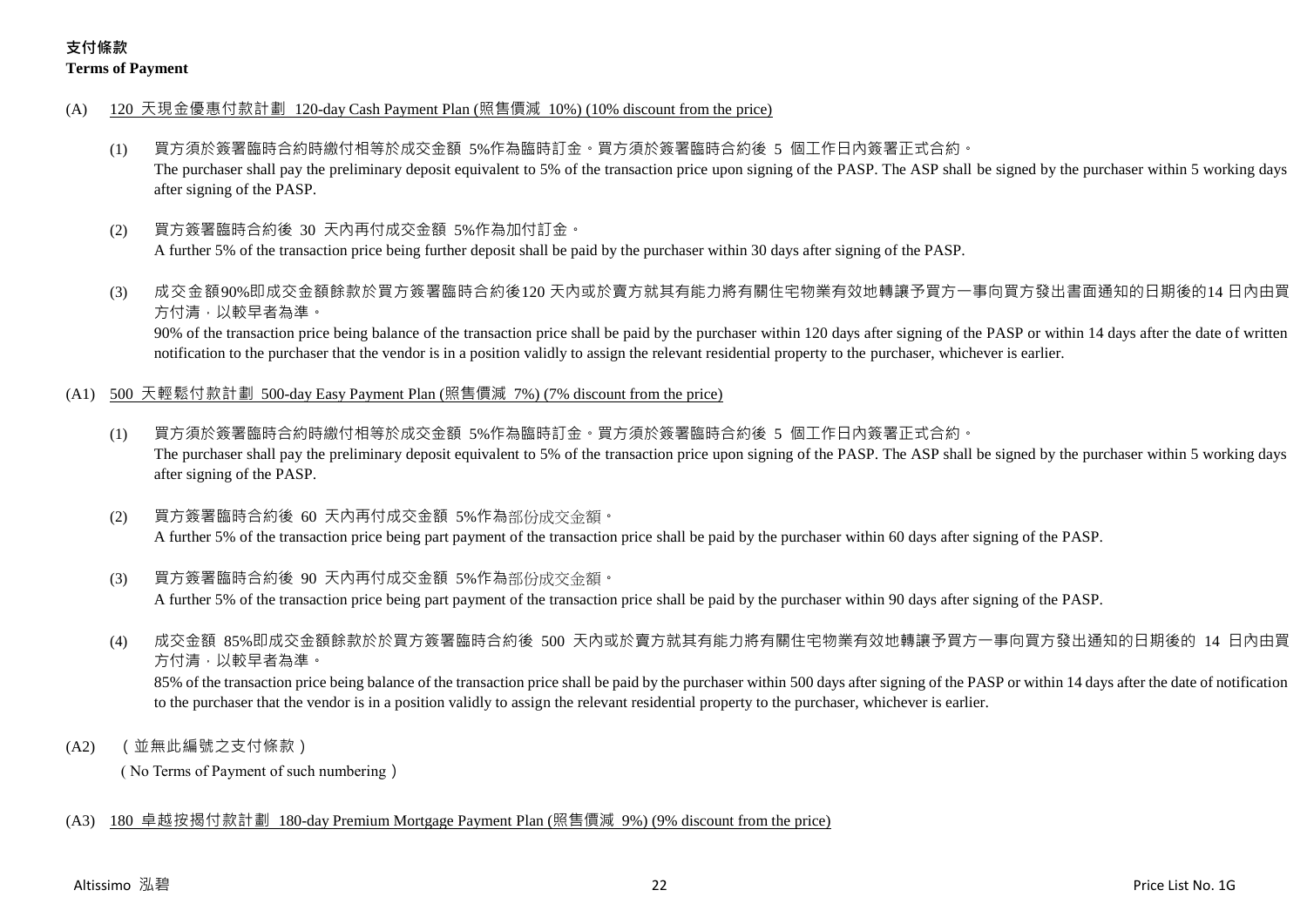(1) 買方須於簽署臨時合約時繳付相等於成交金額 5%作為臨時訂金。買方須於簽署臨時合約後 5 個工作日內簽署正式合約。

The purchaser shall pay the preliminary deposit equivalent to 5% of the transaction price upon signing of the PASP. The ASP shall be signed by the purchaser within 5 working days after signing of the PASP.

(2) 買方簽署臨時合約後 30 天內再付成交金額 5%作為加付訂金。

A further 5% of the transaction price being further deposit shall be paid by the purchaser within 30 days after signing of the PASP.

(3) 成交金額90%即成交金額餘款於買方簽署臨時合約後180 天內或於賣方就其有能力將有關住宅物業有效地轉讓予買方一事向買方發出書面通知的日期後的14 日內由買 方付清,以較早者為準。

90% of the transaction price being balance of the transaction price shall be paid by the purchaser within 180 days after signing of the PASP or within 14 days after the date of written notification to the purchaser that the vendor is in a position validly to assign the relevant residential property to the purchaser, whichever is earlier.

#### **本付款計劃提供「成交金額 75%第一按揭」安排,該安排詳情見第 (4)(iii)(b)段。**

**The arrangements of "First Mortgage for 75% of the transaction price" will be provided under this payment plan. Please see paragraph (4)(iii)(b) for the details of that arrangement.**

(B) (並無此編號之支付條款)

( No Terms of Payment of such numbering)

(C) (並無此編號之支付條款)

( No Terms of Payment of such numbering)

- (C1) 優越建築期付款計劃 Premium Stage Payment Plan (照售價減 4%) (4% discount from the price)
	- (1) 買方須於簽署臨時合約時繳付相等於成交金額 5%作為臨時訂金。買方須於簽署臨時合約後 5 個工作日內簽署正式合約。 The purchaser shall pay the preliminary deposit equivalent to 5% of the transaction price upon signing of the PASP. The ASP shall be signed by the purchaser within 5 working days after signing of the PASP.
	- (2) 買方簽署臨時合約後 30 天內再付成交金額 5%作為加付訂金。 A further 5% of the transaction price being further deposit shall be paid by the purchaser within 30 days after signing of the PASP.
	- (3) 買方簽署臨時合約後 90 天內再付成交金額 5%作為部份成交金額。

A further 5% of the transaction price being part payment of the transaction price shall be paid by the purchaser within 90 days after signing of the PASP.

(4) 買方簽署臨時合約後 180 天內再付成交金額 5%作為部份成交金額。

A further 5% of the transaction price being part payment of the transaction price shall be paid by the purchaser within 180 days after signing of the PASP.

(5) 成交金額 80%即成交金額餘款於賣方就其有能力將有關住宅物業有效地轉讓予買方一事向買方發出書面通知的日期後的 14 日內由買方付清 80% of the transaction price being balance of the transaction price shall be paid by the purchaser within 14 days after the date of written notification to the purchaser that the vendor is in a position validly to assign the relevant residential property to the purchaser.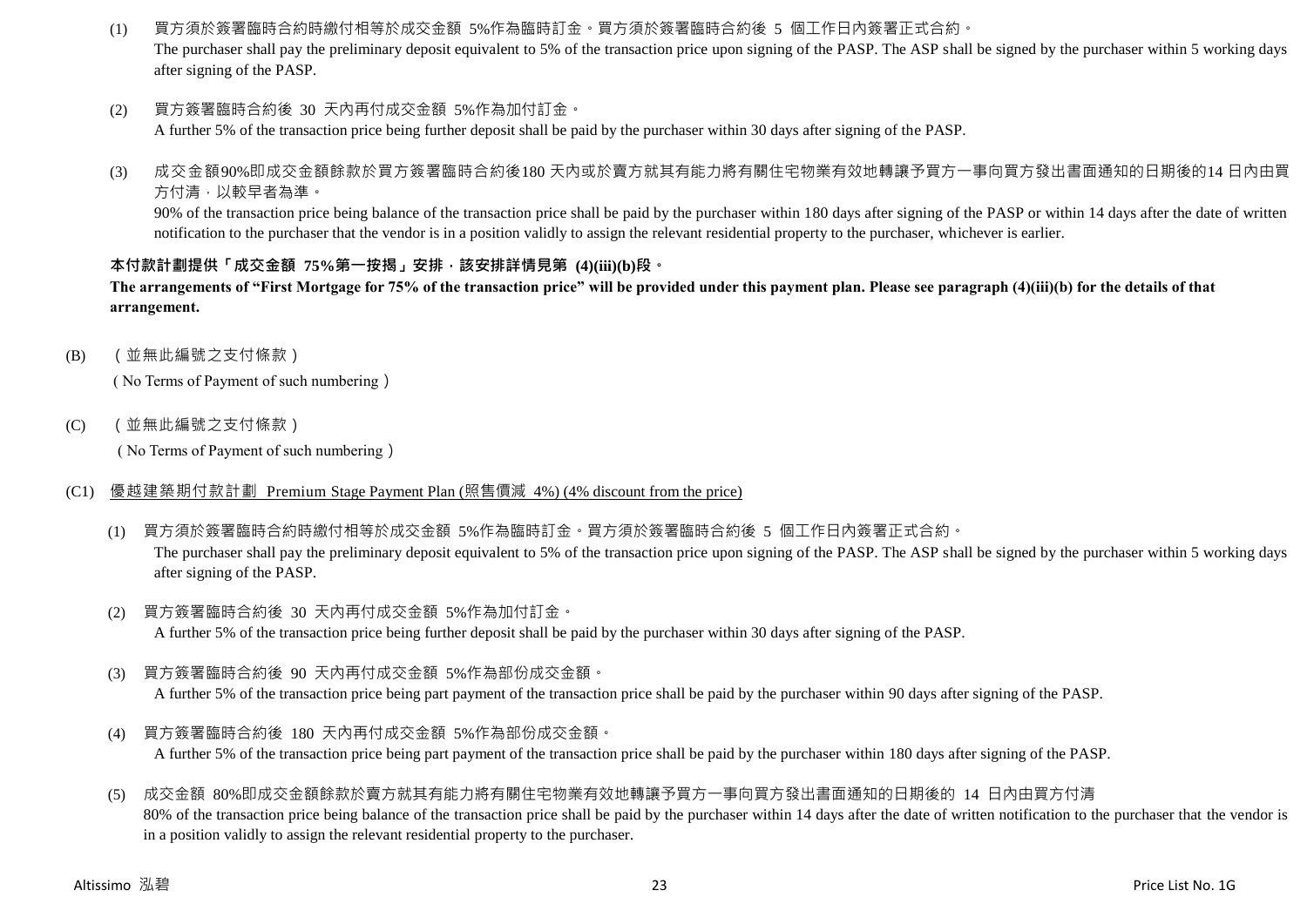#### **本付款計劃提供「成交金額 30%第二按揭」安排,該安排詳情見第 (4)(iii)(c)段。**

**The arrangements of "Second Mortgage for 30% of the transaction price" will be provided under this payment plan. Please see paragraph (4)(iii)(c) for the details of that arrangement.**

- (C2) 至輕鬆建築期付款計劃 Super Relax Stage Payment Plan (照售價減 7%) (7% discount from the price)
	- (1) 買方須於簽署臨時合約時繳付相等於成交金額 5%作為臨時訂金。買方須於簽署臨時合約後 5 個工作日內簽署正式合約。 The purchaser shall pay the preliminary deposit equivalent to 5% of the transaction price upon signing of the PASP. The ASP shall be signed by the purchaser within 5 working days after signing of the PASP.
	- (2) 買方簽署臨時合約後 60 天內再付成交金額 5%作為加付訂金。

A further 5% of the transaction price being further deposit shall be paid by the purchaser within 60 days after signing of the PASP.

- (3) 買方簽署臨時合約後 90 天內再付成交金額 1%作為部份成交金額。 A further 1% of the transaction price being part payment of the transaction price shall be paid by the purchaser within 90 days after signing of the PASP.
- (4) 買方簽署臨時合約後 120 天內再付成交金額 1%作為部份成交金額。

A further 1% of the transaction price being part payment of the transaction price shall be paid by the purchaser within 120 days after signing of the PASP.

(5) 買方簽署臨時合約後 150 天內再付成交金額 1%作為部份成交金額。

A further 1% of the transaction price being part payment of the transaction price shall be paid by the purchaser within 150 days after signing of the PASP.

(6) 買方簽署臨時合約後 180 天內再付成交金額 2%作為部份成交金額。

A further 2% of the transaction price being part payment of the transaction price shall be paid by the purchaser within 180 days after signing of the PASP.

(7) 成交金額 85%即成交金額餘款於賣方就其有能力將有關住宅物業有效地轉讓予買方一事向買方發出書面通知的日期後的 14 日內由買方付清。 85% of the transaction price being balance of the transaction price shall be paid by the purchaser within 14 days after the date of written notification to the purchaser that the vendor is in a position validly to assign the relevant residential property to the purchaser.

## **本付款計劃提供「成交金額 75%第一按揭」安排,該安排詳情見第 (4)(iii)(b)段。**

**The arrangements of "First Mortgage for 75% of the transaction price" will be provided under this payment plan. Please see paragraph (4)(iii)(b) for the details of that arrangement.**

#### (ii) **售價獲得折扣的基礎**

**The basis on which any discount on the price is available**

- (a) 見 4(i) See 4(i)
- (b) 「置業售價折扣」:額外售價 2%折扣優惠

(只適用於 120 天現金優惠付款計劃、500 天輕鬆付款計劃及 180 天卓越按揭付款計劃)

"Home Purchase Price Discount": An extra 2% discount from the price.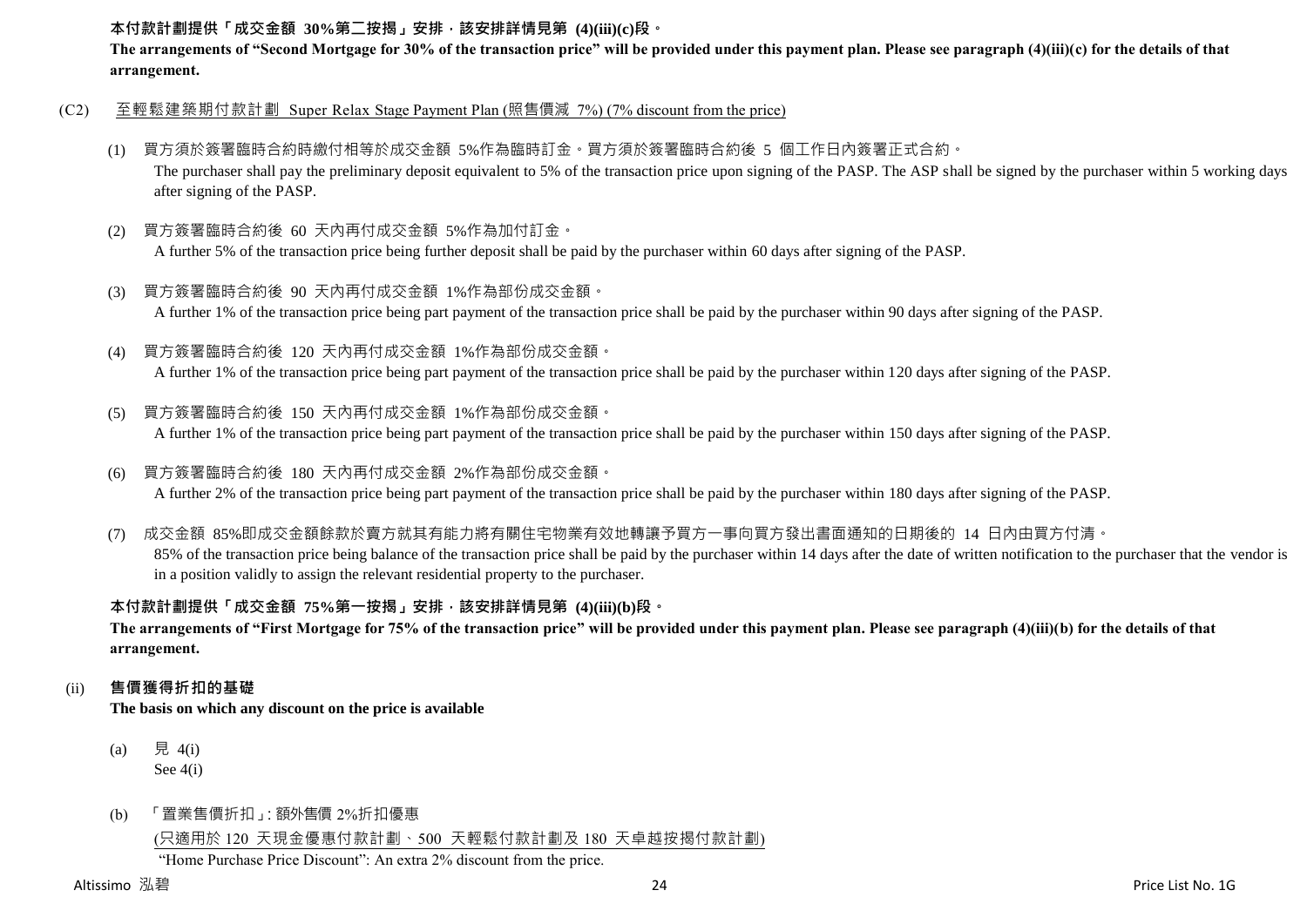(c) 員工置業折扣 Staff Purchasing Discount

如買方(或構成買方之任何人士)屬任何「員工合資格人士」,並且沒有委任地產代理就購入住宅物業代其行事,可獲額外 5% 售價折扣優惠,折扣優惠受相關公司內 部條款約束。

If the purchaser (or any person comprising the purchaser) is a "Qualified Staff", provided that the purchaser did not appoint any estate agent to act for him/her in the purchase of the residential property, an extra 5% discount on the Price would be offered, subject to the internal regulation of Respective Related Parties.

「員工合資格人士」指碧桂園控股有限公司及其附屬公司、宏安集團有限公司及其附屬公司、宏安地產有限公司、位元堂藥業控股有限公司、 中國農產品交易有限公司或中國建築國際集團及其附屬公司之任何董事、員工及其直系親屬(任何個人的配偶、父母、子女、兄弟及姐妹為該個人之「直系親屬」,惟須 提供令賣方滿意的有關證明文件 以茲證明有關關係,且賣方對是否存在近親關係保留最終決定權)。

"Qualified Staff" means any director or employee (and his/her close family member (a spouse, parent, child, brother and sister of a person is a "close family member" of that person provided that the relevant supporting documents to the satisfaction of the Vendor must be provided to prove the relationship concerned and that the Vendor reserves the final right to decide whether or not such relationship exists)) of any of Country Garden Holdings Company Limited and its subsidiaries, Wang On Group Limited and its subsidiaries, Wang On Properties Limited, Wai Yuen Tong Medicine Holdings Limited, Easy One Financial Group Limited, China Agri-Products Exchange Limited and China State Construction International Holdings Ltd. and its subsidiaries.

買方須在遞交購樓意向登記表格時或前提供令賣方滿意的證據証明其為「員工合資格人士」及(如適用)直系親屬關係,賣方就相關買方是否「員工合資格人士」及(如 適用)存在直系親屬關係有最終決定權,而賣方之決定為最終及對買方具有約束力。

The purchaser shall on or before submission of the Registration of Intent form on the spot provide evidence for proof of being a (if applicable) "Qualified Staff" to the satisfaction of the Vendor and in this respect the Vendor shall have absolute discretion and the Vendor's decision shall be final and binding on the purchaser.

## (iii) **可就購買發展項目中的指明住宅物業而連帶獲得的任何贈品、財務優惠或利益**

**Any gift, or any financial advantage or benefit, to be made available in connection with the purchase of a specified residential property in the Development**

- (a) 見 4(i) 及 4(ii) See 4(i) and 4(ii)
- (b) 「成交金額 75%第一按揭」 "First Mortgage for 75% of the transaction price"

#### **只適用於第(4)(i)(A3)及第(4)(i)(C2)段之付款計劃。 Only applicable to the payment plan under paragraphs (4)(i)(A2) and (4)(i)(C2).**

買方可向賣方介紹之財務機構或賣方指定的其它公司(「介紹之第一承按人」)申請最高達成交金額之 75%之第一按揭(「第一按揭貸款」)。第一按揭貸款及其申請受以下 條款及條件規限:

The purchaser may apply to the financial institution referred by the Vendor or any other company designated by the Vendor (the "Referred First Mortgagee") for first mortgage with a maximum loan amount equivalent to 75% of the transaction price (the "First Mortgage Loan"). The First Mortgage and its application are subject to the following terms and conditions: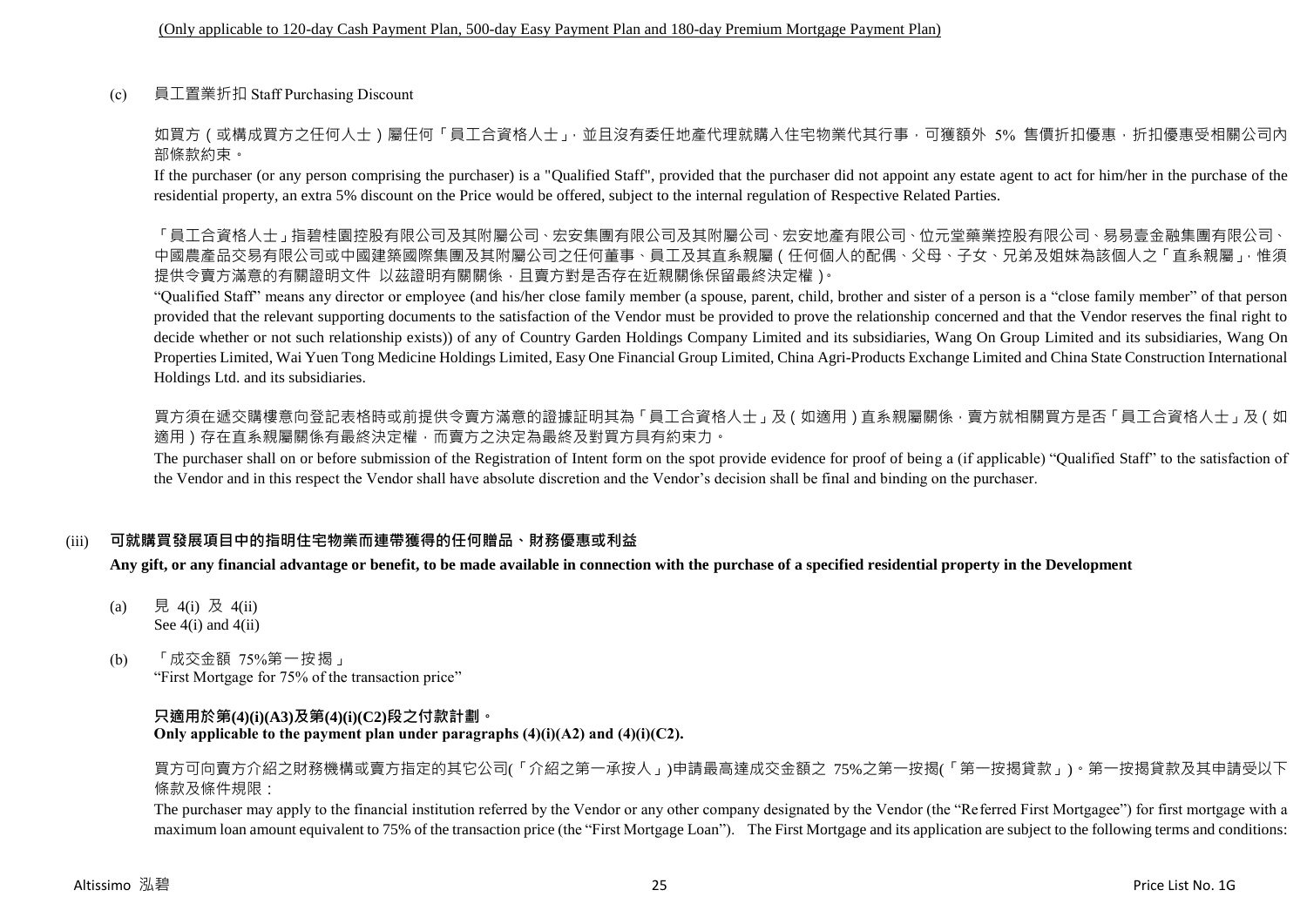- (1) 買方必須於付清成交金額餘款之日起計最少 60 日前以指定的申請書向介紹之第一承按人申請第一按揭貸款。 The purchaser shall by prescribed form apply to the Referred First Mortgagee for the First Mortgage Loan, not less than 60 days before the due date of payment of the balance of the transaction price.
- (2) 買方須依照介紹之第一承按人之要求提供足夠之入息證明文件。 The purchaser shall provide sufficient proof of income in accordance with the requirements of the Referred First Mortgagee.
- (3) 買方須以所購之發展項目住宅物業之第一衡平法按揭及第一法定按揭作抵押。

The First Mortgage Loan shall be secured by a first equitable mortgage and a first legal mortgage over the residential property in the Development purchased by the purchaser.

(4) 第一按揭貸款年期最長為 25年。

The maximum tenor of the First Mortgage Loan shall not exceed 25 years.

(5) 第一按揭貸款首 24 個月之年利率以介紹之第一承按人引用之最優惠利率(P)減 2% (P-2%)計算。其後的年利率以最優惠利率加 2.375%(P+2.375%)計算。P 為浮動 利率,於本價單日期 P 為每年 5.375%。最終按揭利率以介紹之第一承按人審批結果而定,賣方並無就其作出,亦不得被視為就其作出任何不論明示或隱含之陳述、 承諾或保證。

The interest rate of the first 24 months of the First Mortgage Loan shall be Prime Rate (P) quoted by the Referred First Mortgagee minus 2% (P-2%). The interest rate for the rest of the term of the First Mortgage Loan shall be Prime Rate (P) plus 2.375% (P+2.375%). P is subject to fluctuation. P as at the date of this price list is 5.375% per annum. The final mortgage rate will be subject to final approval by the Referred First Mortgagee. No representation, undertaking or warranty, whether express or implied, is given, or shall be deemed to have been given by the Vendor in respect thereof.

- (6) 第一按揭貸款之文件必須由介紹之第一承按人指定之律師行辦理,並由買方負責有關律師費用及其他開支。 All legal documents in relation to the First Mortgage Loan must be prepared by the solicitors' firm designated by the Referred First Mortgagee. All legal costs and other expenses incurred shall be paid by the Purchaser.
- (7) 買方須就申請第一按揭貸款支付成交金額之3%不可退還的轉介費。 The purchaser shall pay 3% of the transaction price being the non-refundable referral fee for the First Mortgage Loan.
- (8) 買方於決定選擇此安排前,請先向介紹之第一承按人查詢清楚按揭條款及條件、批核條件及申請手續。 The purchaser is advised to enquire with the Referred First Mortgagee on details of the terms and conditions of the mortgage, approval conditions and application procedures of the First Mortgage before choosing this arrangement.
- (9) 第一按揭貸款條款及批核條件僅供參考,介紹之第一承按人保留不時更改第一按揭貸款條款及批核條件的權利。 The terms and conditions and approval conditions of the First Mortgage Loan are for reference only, the Referred First Mortgagee reserves the right to change the terms and conditions and approval conditions of the First Mortgage Loan from time to time as it sees fit.
- (10) 有關第一按揭貸款之批核與否及借貸條款以介紹之第一承按人之最終決定為準,與賣方無關,且於任何情況賣方均無需為此負責。賣方並無或不得被視為就第一 按揭貸款之按揭條款及條件以及申請之批核作出任何不論明示或隱含之陳述、承諾或保證。不論貸款獲批與否,買方仍須按正式合約完成交易及付清成交金額餘 款。

The terms and conditions and the approval of applications for the First Mortgage Loan are subject to the final decision of the Referred First Mortgagee, and are not related to the Vendor (who shall under no circumstances be responsible therefor). No representation, undertaking or warranty, whether express or implied, is given, or shall be deemed to have been given by Vendor in respect of the terms and conditions and the approval of applications for the First Mortgage Loan. Regardless the First Mortgage Loan is granted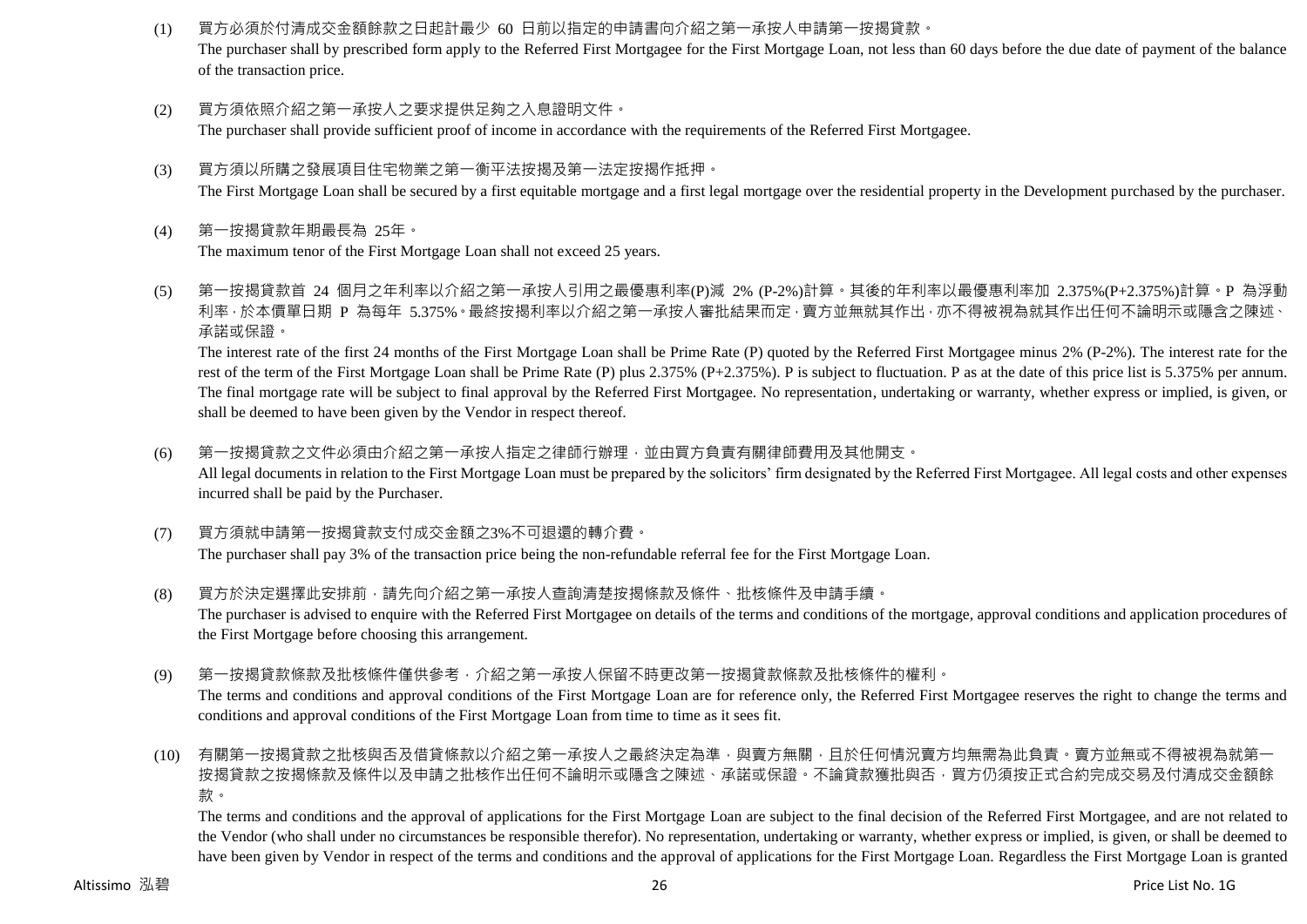or not, the purchaser(s) shall complete the sale and purchase in accordance with the ASP and pay the balance of the transaction price.

(c) 「成交金額 30%第二按揭」 "Second Mortgage for 30% of the transaction price"

### **只適用於第(4)(i)(C1)段之付款計劃。**

#### **Only applicable to the payment plans under paragraphs (4)(i)(C1).**

#### 買方可向賣方介紹之財務機構或賣方指定的其它公司(「介紹之第二承按人」) 申請最高達成交額之 30%之第二按揭,基本條款如下:

The Purchaser may apply to the financial institution referred by the Vendor or any other company designated by the Vendor (the "Referred Second Mortgagee") for second mortgage with a maximum loan amount equivalent to 30% of the Transaction Price (the "Second Mortgage"). The Second Mortgage and its application are subject to the following terms and conditions:

(1) 買方必須於付清成交金額餘款之日起計最少 60 日前以指定的申請書向介紹之第二承按人申請按揭貸款。

The purchaser(s) shall by prescribed form apply to the Referred Second Mortgagee for mortgage loan, not less than 60 days before the due date of payment of the balance of the transaction price.

(2) 買方須依照介紹之第二承按人之要求提供足夠之入息證明文件。

The purchaser shall provide sufficient proof of income in accordance with the requirements of the Referred Second Mortgagee.

(3) 第二按揭貸款年期最長為 25 年或與第一按揭貸款同等年期,以較短者為準

The maximum tenor of second mortgage loan shall be 25 years or the same tenor of first mortgage loan, whichever is the shorter.

(4) 第二按揭首 24 個月之年利率以介紹之第二承按人引用之最優惠利率(P)減 2.75% (P-2.75%)計算。其後的年利率以最優惠利率計算。P 為浮動利率,於本價 單日期 P 為每年 5.375% · 最終按揭利率以介紹之第二承按人審批結果而定,賣方並無就其作出,亦不得被視為就其作出任何不論明示或隱含之陳述、承諾 或保證。

The interest rate of the first 24 months of the Second Mortgage shall be Prime Rate (P) quoted by the Referred Second Mortgagee minus 2.75% (P-2.75%). The interest rate for the rest of the term of the Second Mortgage shall be Prime Rate (P). P is subject to fluctuation. P as at the date of this price list is 5.375% per annum. The final mortgage rate will be subject to final approval by the Referred Second Mortgagee. No representation, undertaking or warranty, whether express or implied, is given, or shall be deemed to have been given by the Vendor in respect thereof.

- (5) 第二按揭貸款最高金額為成交金額的 30%,惟第一按揭貸款及第二按揭貸款總金額不可超過成交金額或有關住宅物業的估價 (以較低者為準) 的 80%。 The maximum second mortgage loan amount shall be 30% of the transaction price, but the total amount of the first mortgage loan and the second mortgage loan together shall not exceed 80% of the transaction price or the valuation of the relevant residential property, whichever is the lower.
- (6) 第一按揭貸款銀行須為介紹之第二承按人所指定之銀行,買方並須首先得到該銀行書面同意辦理第二按揭貸款。 The first mortgagee bank shall be one which is nominated by the Referred Second Mortgagee. The purchaser(s) shall obtain the prior written consent from the first mortgagee bank for the application of second mortgage loan.
- (7) 第一按揭貸款及第二按揭貸款申請將由有關承按機構獨立處理。 The applications for first mortgage loan and the second mortgage loan will be processed by the relevant mortgagees independently.
- (8) 所有第二按揭貸款及其相關擔保之法律文件必須由介紹之第二承按人指定律師行辦理,買方及其擔保人(如有) 須支付所有第二按揭貸款及其擔保相關之律師 費及雜費。

All legal documents of the second mortgage loan and its related guarantee shall be handled by the solicitors designated by the Referred Second Mortgagee and all legal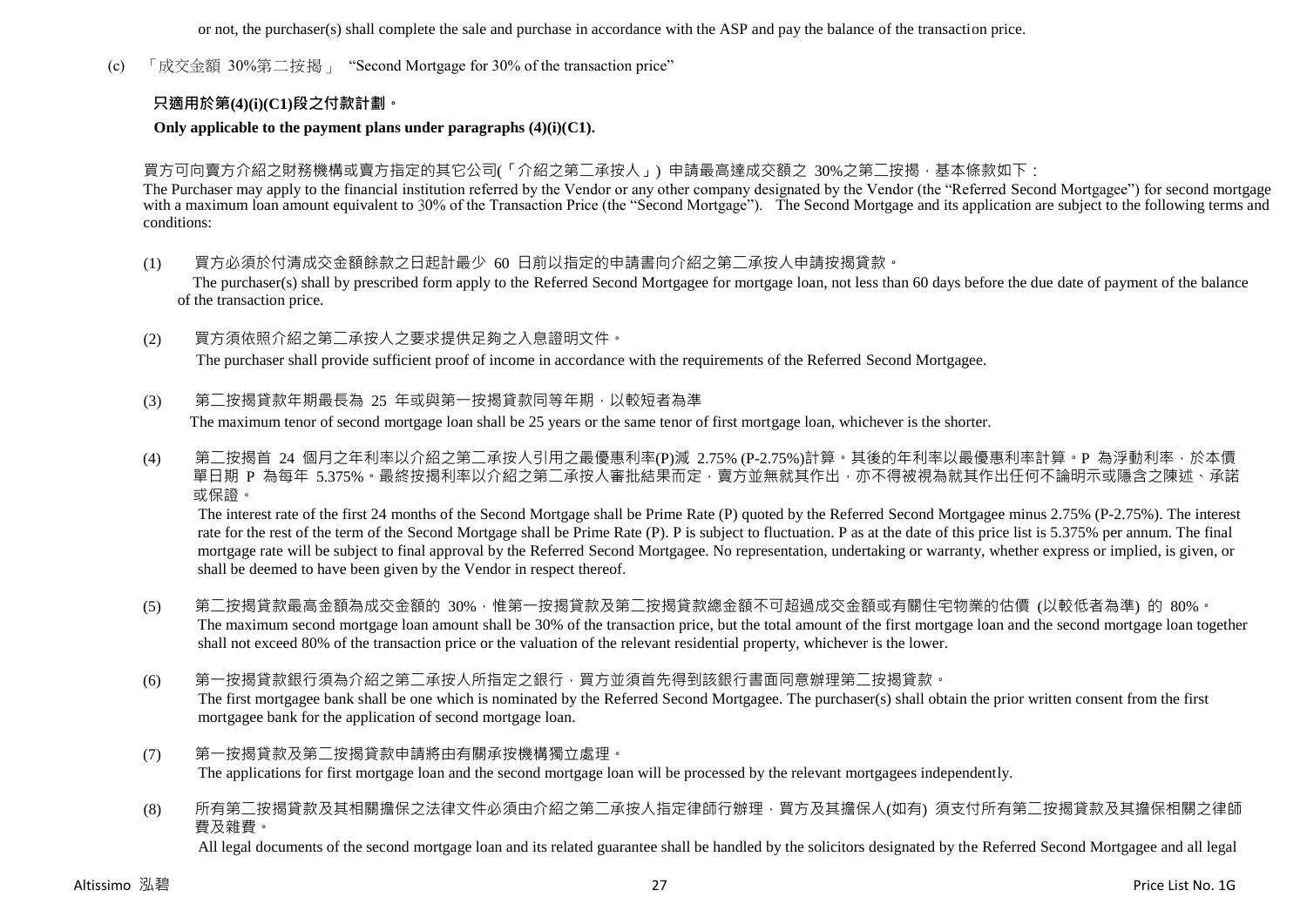costs and disbursement relating thereto shall be borne by the purchaser(s) and his/her/their guarantor(s) (if any).

(9) 第二按揭貸款批出與否及其條款,介紹之第二承按人有最終決定權,其決定與賣方無關,賣方亦無需為此負責。不論貸款獲批與否,買方仍須按正式合約完 成交易及付清 成交金額餘款

The approval or disapproval of the second mortgage loan and terms thereof are subject to the final decision of the Referred Second Mortgagee. The decision is not related to the vendor and the vendor shall not be responsible therefor. Regardless the loan is granted or not, the purchaser(s) shall complete the sale and purchase in accordance with the ASP and pay the balance of the transaction price.

- (10) 第二按揭貸款受其他條款及細則約束。 The second mortgage loan is subject to other terms and conditions.
- (d) 優先邀請認購住宅車位 The Benefit of "Car Parking Space Purchase Priority"

簽署臨時合約以購買下表所列任何一個住宅物業的買方將於賣方首次發售發展項目的住客停車位 (各稱「住客停車位」) 時獲賣方優先邀請申請認購 (受制於合約)一個 住客停車位。若買方購買多於一個下表所列的住宅物業(不論透過一份或多於一份臨時合約),買方最多可申請認購等同於買方所購買下表所列的住宅物業之數目之住客 停車位。可供認購的住客停車位的位置、售價及銷售詳情將由賣方全權酌情決定,並容後公佈。如賣方接納上述買方按邀請函中特定的時限內作出的申請,則出售相關 住客停車位的前提是上述買方須於邀請函中特定的時限內簽署相關住客停車位的臨時買賣合約。倘若上述買方未有於該特定的時限內作出申請及/或簽署相關住客停車位 的臨時買賣合約,上述買方將被視為放棄本優惠論。此優惠受相關交易文件中的條款及條件約束。所有住客停車位之出售均會按發展項目的預售樓花同意書(如適用)的 規定進行。本優惠只屬上述購買下表所列任何住宅物業之買方個人所有,不可轉讓及不可兌現為現金或任何其他優惠。

The purchaser who enters into a preliminary agreement for sale and purchase to purchase any one of the residential properties listed in the table below will, upon the first launch of sale of the residential parking spaces (each of which a "Residential Parking Space") in the development by the vendor, enjoy the benefit of being first invited to apply for the purchase (subject to contract) of ONE (1) Residential Parking Space. If the purchaser purchases more than one of the residential properties listed in the table below, the maximum number of Residential Parking Spaces that the said purchaser is entitled to apply for purchase shall be equal to the number of residential properties listed in the table below so purchased by the purchaser. Location of the Residential Parking Space(s) made available for such sale, its/their price(s) and the details of such sale will be determined by the vendor at its sole and absolute discretion and will be announced later. If the vendor accepts an application made by the said purchaser within the time prescribed by the invitation, the sale of the Residential Parking Space(s) concerned will then be subject to the signing of the relevant preliminary agreement(s) for sale and purchase by the said purchaser within the time limit prescribed in the invitation. If the said purchaser fails to make an application and/or sign the preliminary agreement(s) for sale and purchase of the Residential Parking Space(s) concerned within such prescribed time limit, he/she will be deemed to have given up this benefit. This benefit is subject to the terms and conditions of the relevant transaction documents. The sale of all Residential Parking Space(s) will be carried out in accordance with the conditions of the pre-sale consent of the development (if applicable). This benefit is personal to the said purchaser of the residential property(ies) listed in the table below and is non-transferable and cannot be redeemed for cash or any other benefit.

| 大廈名稱 Block Name | 樓層 Floor                                   | 單位<br>Unit |
|-----------------|--------------------------------------------|------------|
| 第2座 Tower 2     | 15, 12, 11, 10, 9, 2, 1                    |            |
|                 | 16, 15, 12, 11, 10, 9, 8, 7<br>1.0.3.3.4.1 |            |

## (iv) **誰人負責支付買賣該發展項目中的指明住宅物業的有關律師費及印花稅**

**Who is liable to pay the solicitors' fees and stamp duty in connection with the sale and purchase of a specified residential property in the Development**

(a) 如買方選用賣方代表律師處理買賣合約、按揭及轉讓契,賣方同意支付買賣合約及轉讓契兩項法律文件之律師費用。如買方選擇另聘代表律師處理買賣合約、按揭及轉讓 契,買方及賣方須各自負責有關買賣合約及轉讓契兩項法律文件之律師費用。

If the purchaser appoints the vendor's solicitors to handle the agreement for sale and purchase, mortgage and assignment, the vendor agrees to bear the legal cost of the agreement for sale and purchase and the assignment. If the purchaser chooses to instruct his own solicitors to handle the agreement for sale and purchase, mortgage or assignment, each of the vendor and purchaser shall pay his own solicitors' legal fees in respect of the agreement for sale and purchase and the assignment.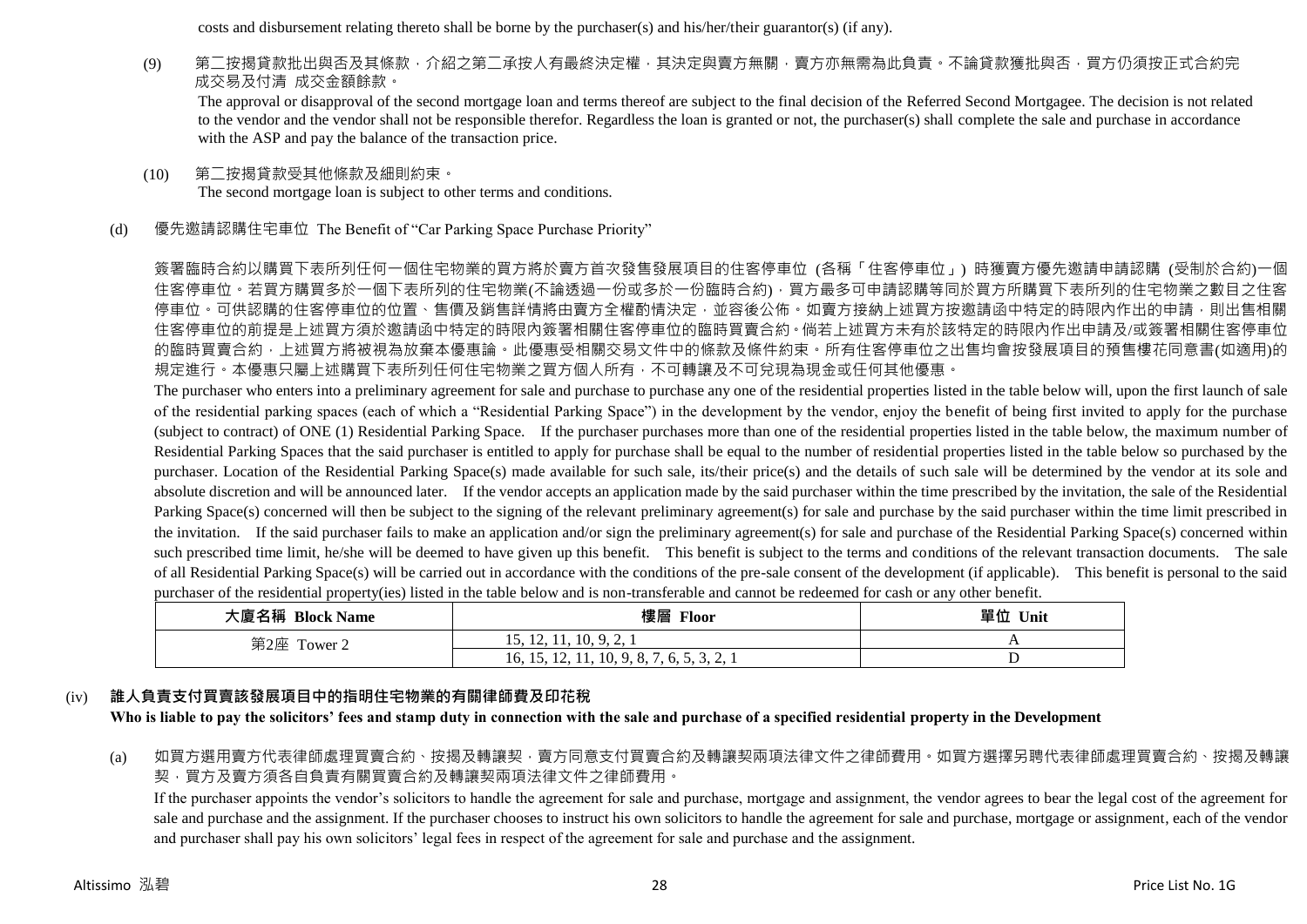(b) 買方須支付一概有關臨時買賣合約、買賣合約及轉讓契的印花稅(包括但不限於任何買方提名書或轉售(如有)的印花稅、額外印花稅、買家印花稅及任何與過期繳付任何印 花稅有關的罰款、利息及附加費等)。

All stamp duties on the preliminary agreement for sale and purchase, the agreement for sale and purchase and the assignment (including without limitation any stamp duty on, if any, nomination or sub-sale, any special stamp duty, any buyer's stamp duty and any penalty, interest and surcharge, etc. for late payment of any stamp duty) will be borne by the purchaser.

#### (v) **買方須爲就買賣該發展項目中的指明住宅物業簽立任何文件而支付的費用**

**Any charges that are payable by a purchaser for execution of any document in relation to the sale and purchase of a specified residential property in the Development**

有關其他法律文件之律師費如:附加合約、買方提名書、有關樓宇交易之批地文件、大廈公契及其他樓契之核證費、查冊費、註冊費、圖則費及其他實際支出等等,均由買 方負責,一切有關按揭及其他費用均由買方負責。

All legal costs and charges in relation to other legal documents such as supplemental agreement, nomination, certifying fee for Government Lease, deed of mutual covenant and all other title documents, search fee, registration fee, plan fee and all other disbursements shall be borne by the purchaser. The purchase) shall also pay and bear the legal costs and disbursements in respect of any mortgage.

備註: 買方如因任何原因需更改支付條款,必須得賣方事先同意,並須向賣方繳付\$7,500 不可退還手續費及自付全部相關額外費用。

Remark: If a Purchaser would like to change the payment terms for whatever reasons, the prior consent of the Vendor must be obtained and a non-refundable administrative fee of \$7,500 shall be payable by the Purchaser to the Vendor and the Purchaser shall bear all related extra expenses.

#### (5) **賣方已委任地產代理在發展項目中的指明住宅物業的出售過程中行事:**

**The vendor has appointed estate agents to act in the sale of any specified residential property in the Development:**

賣方委任的代理: Agents appointed by the vendor:

中原地產代理有限公司 Centaline Property Agency Limited

美聯物業代理有限公司 Midland Realty International Limited

利嘉閣地產有限公司 Ricacorp Properties Limited

香港置業(地產代理)有限公司 Hong Kong Property Services (Agency) Limited

世紀 21 集團有限公司及旗下特許經營商 Century 21 Group Limited and Franchisees

云房網絡(香港)代理有限公司 Qfang Network (HongKong) Agency Limited